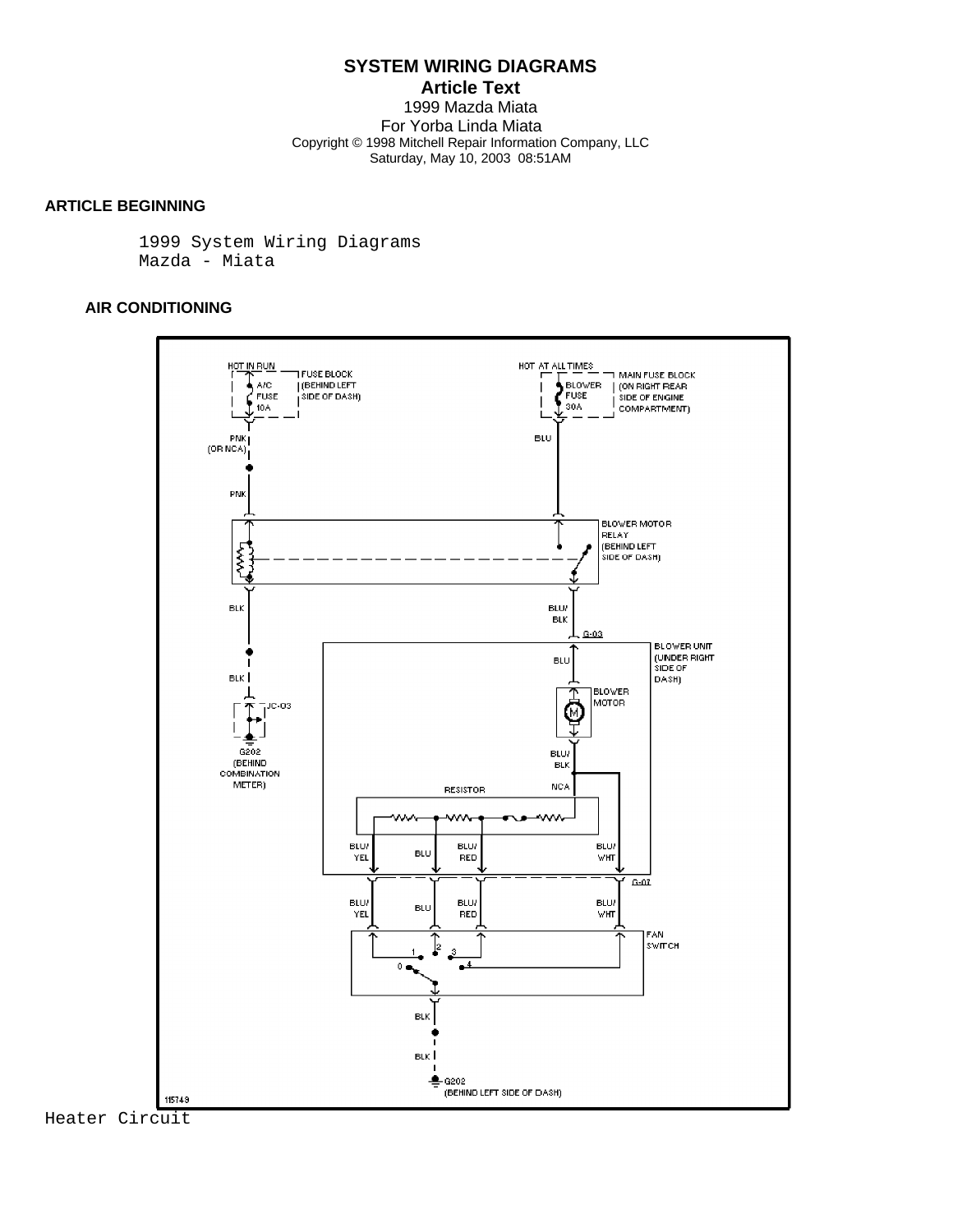**Article Text (p. 2)** 1999 Mazda Miata For Yorba Linda Miata Copyright © 1998 Mitchell Repair Information Company, LLC Saturday, May 10, 2003 08:51AM



Manual A/C Circuit

 **ANTI-LOCK BRAKES**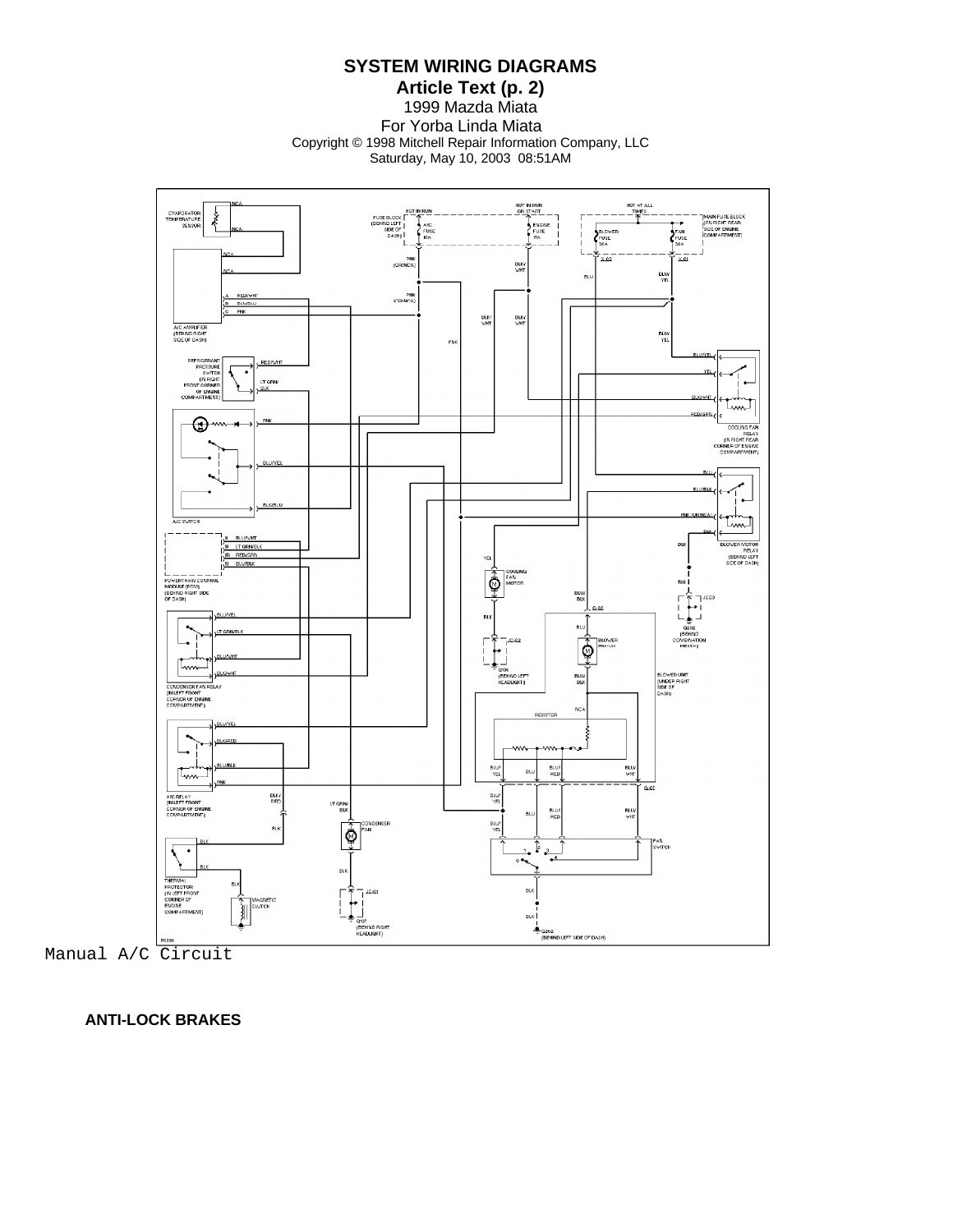**Article Text (p. 3)** 1999 Mazda Miata For Yorba Linda Miata Copyright © 1998 Mitchell Repair Information Company, LLC Saturday, May 10, 2003 08:51AM



 **COMPUTER DATA LINES**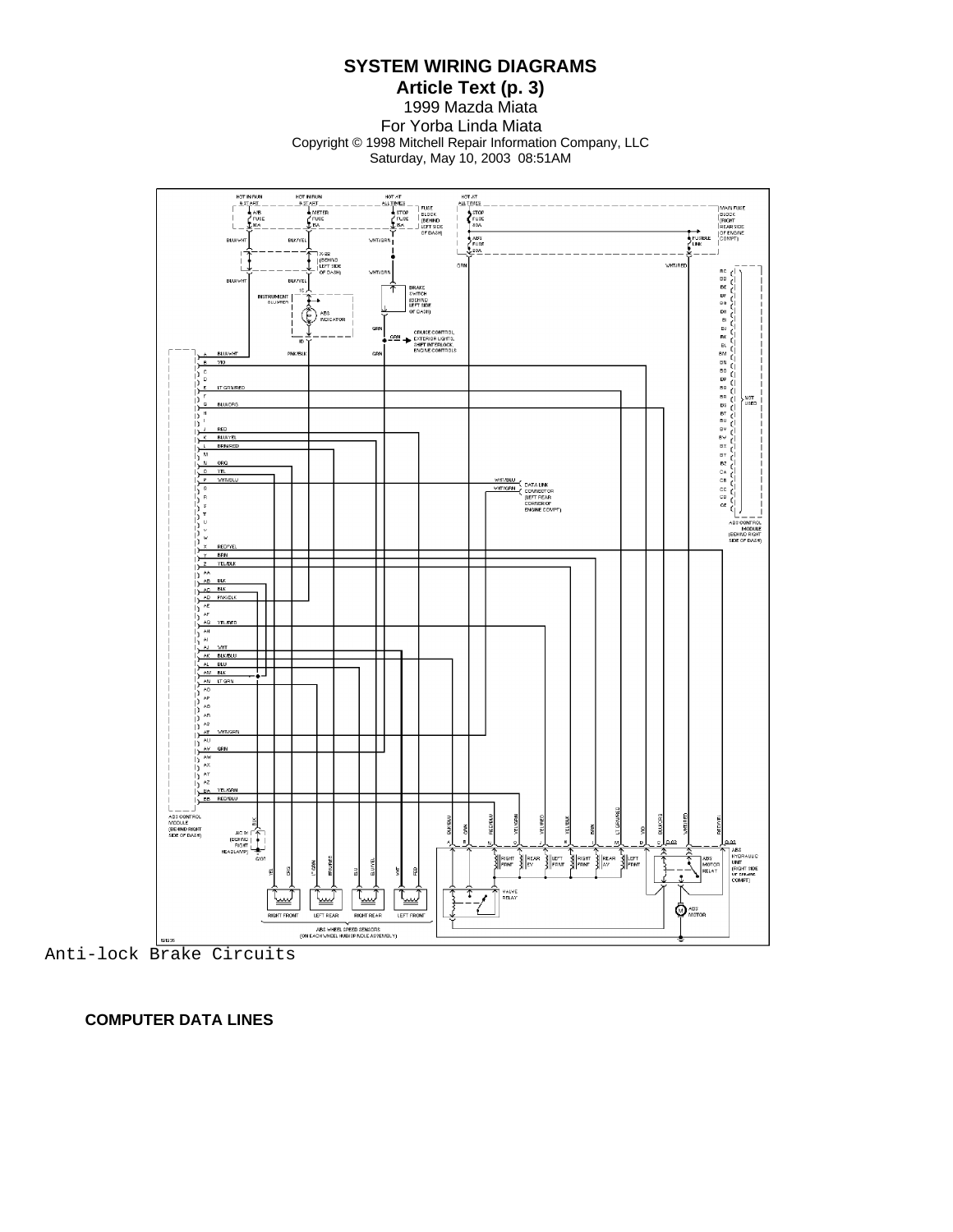**Article Text (p. 4)** 1999 Mazda Miata For Yorba Linda Miata Copyright © 1998 Mitchell Repair Information Company, LLC Saturday, May 10, 2003 08:51AM



Computer Data Lines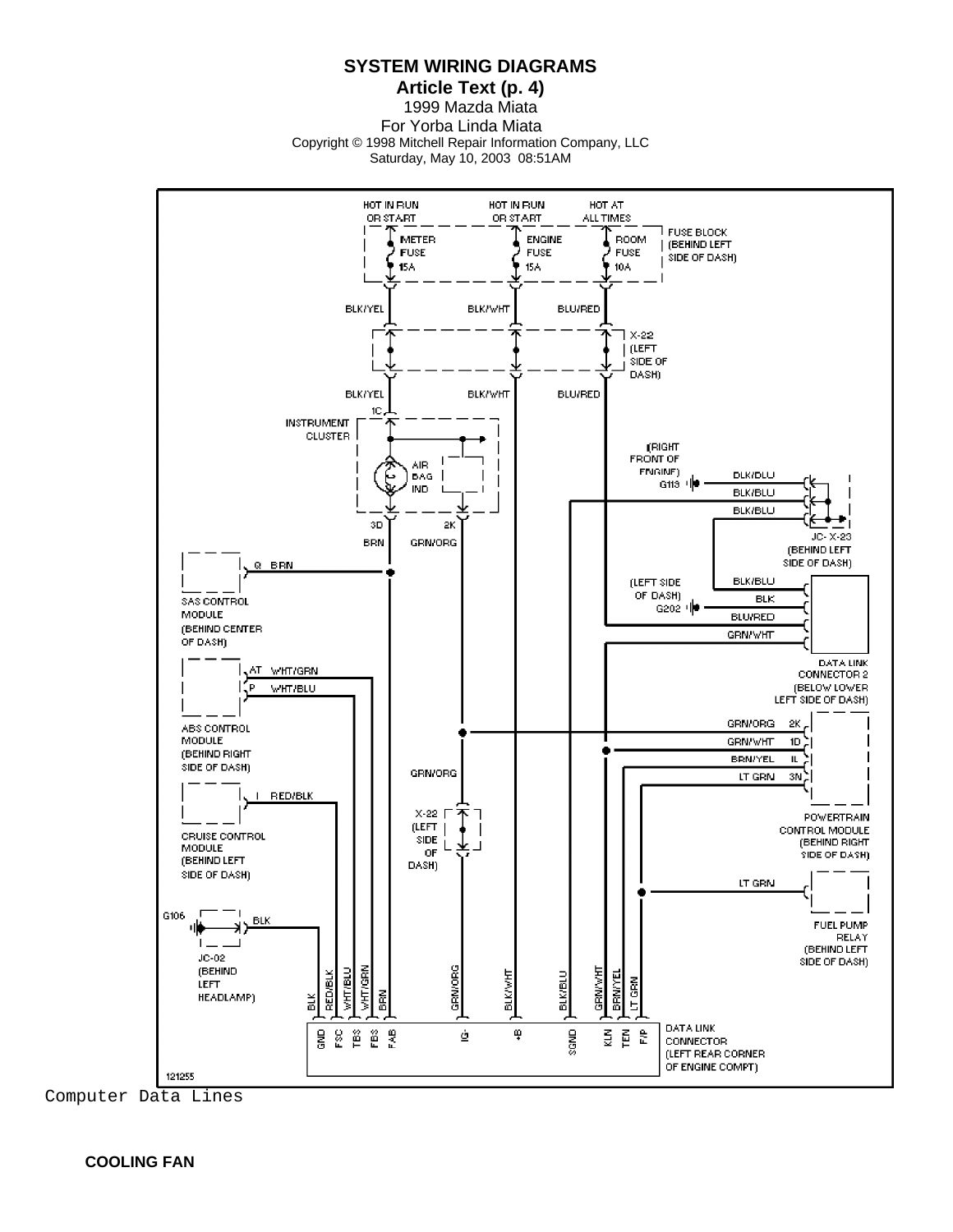**Article Text (p. 5)** 1999 Mazda Miata For Yorba Linda Miata Copyright © 1998 Mitchell Repair Information Company, LLC Saturday, May 10, 2003 08:51AM



Cooling Fan Circuit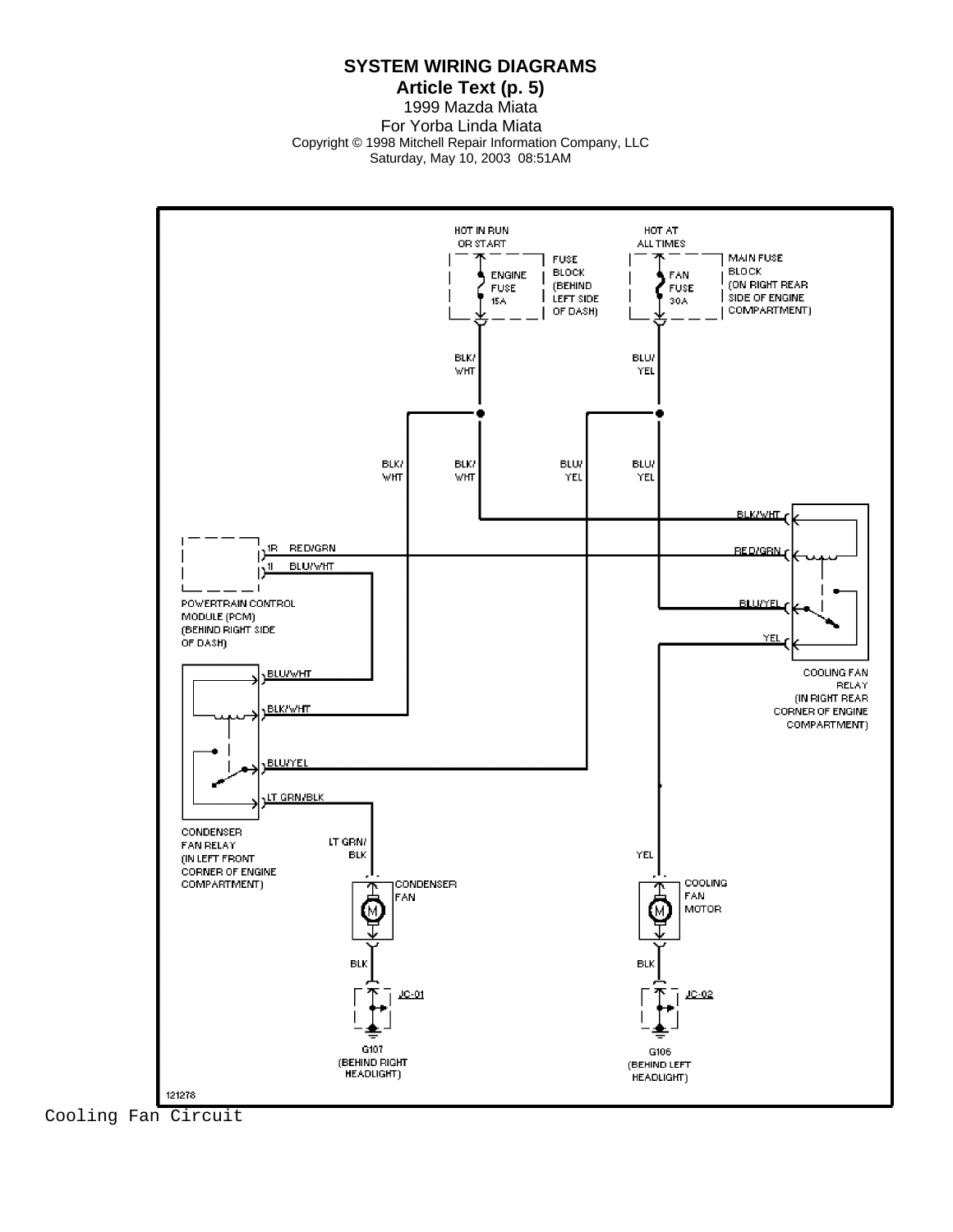#### **Article Text (p. 6)** 1999 Mazda Miata For Yorba Linda Miata Copyright © 1998 Mitchell Repair Information Company, LLC Saturday, May 10, 2003 08:51AM

## **CRUISE CONTROL**



Cruise Control Circuit

#### **DEFOGGERS**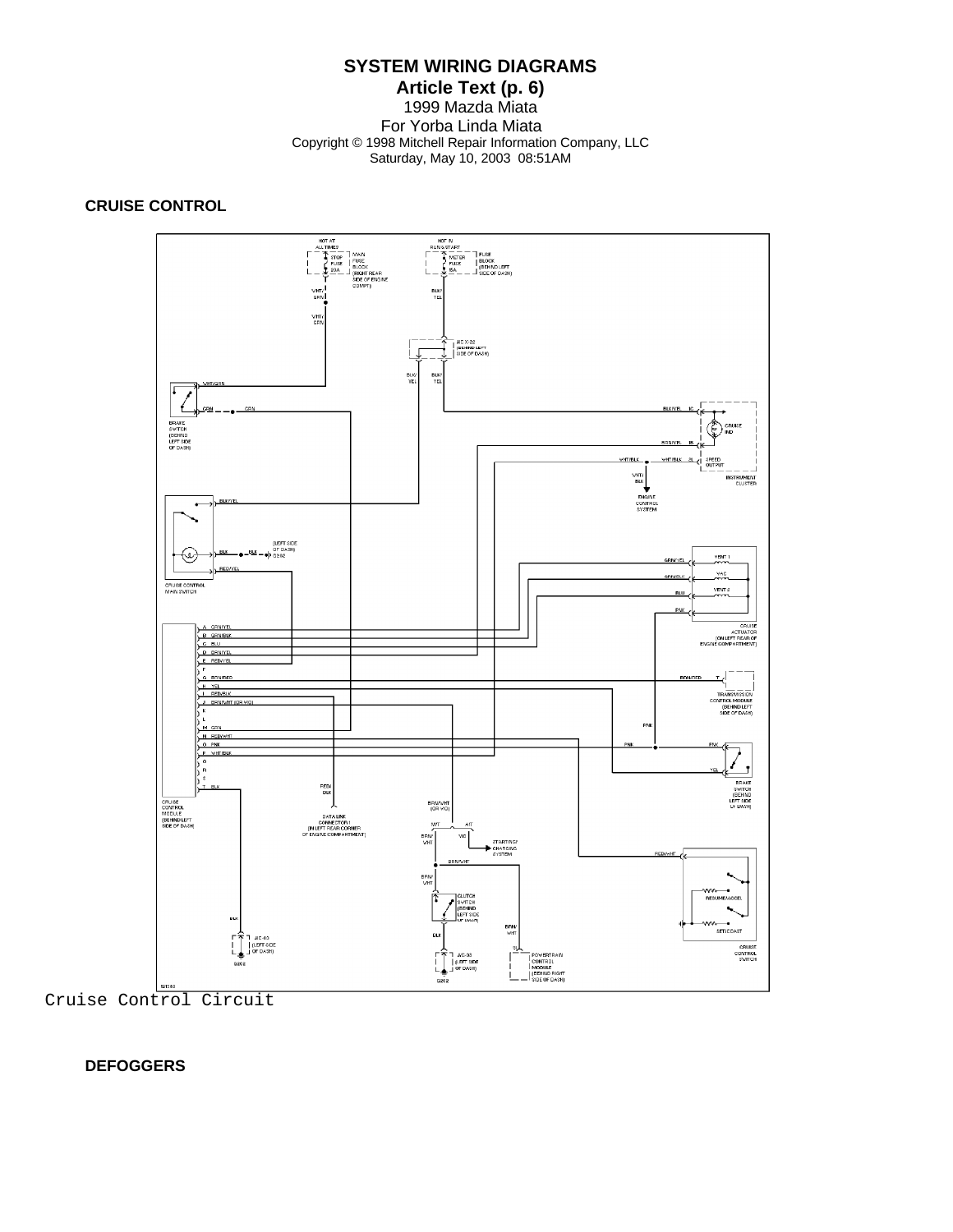**SYSTEM WIRING DIAGRAMS**

**Article Text (p. 7)** 1999 Mazda Miata For Yorba Linda Miata Copyright © 1998 Mitchell Repair Information Company, LLC Saturday, May 10, 2003 08:51AM

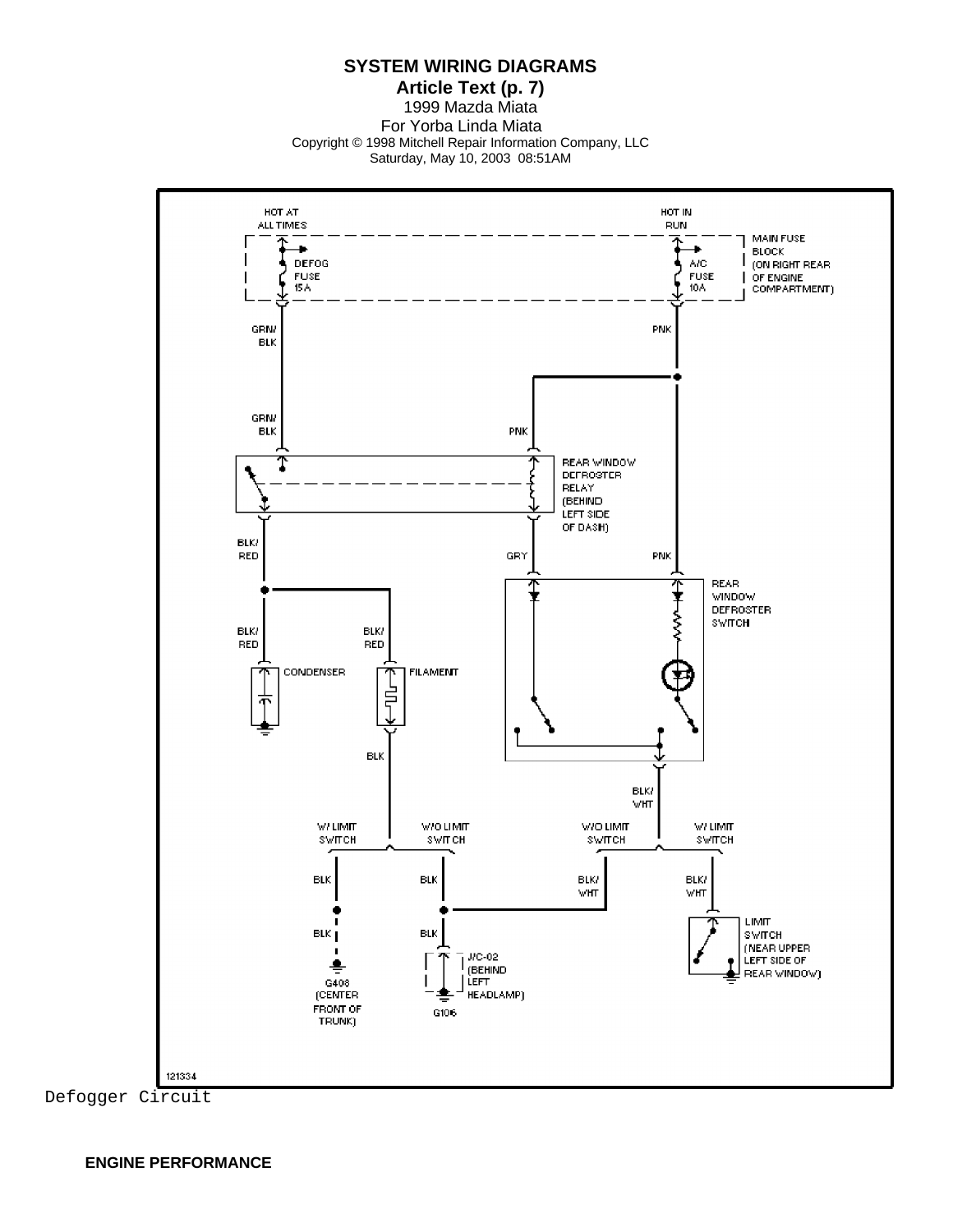# **Article Text (p. 8)**

1999 Mazda Miata For Yorba Linda Miata Copyright © 1998 Mitchell Repair Information Company, LLC Saturday, May 10, 2003 08:51AM

1.8L



1.8L, Engine Performance Circuits (1 of 3)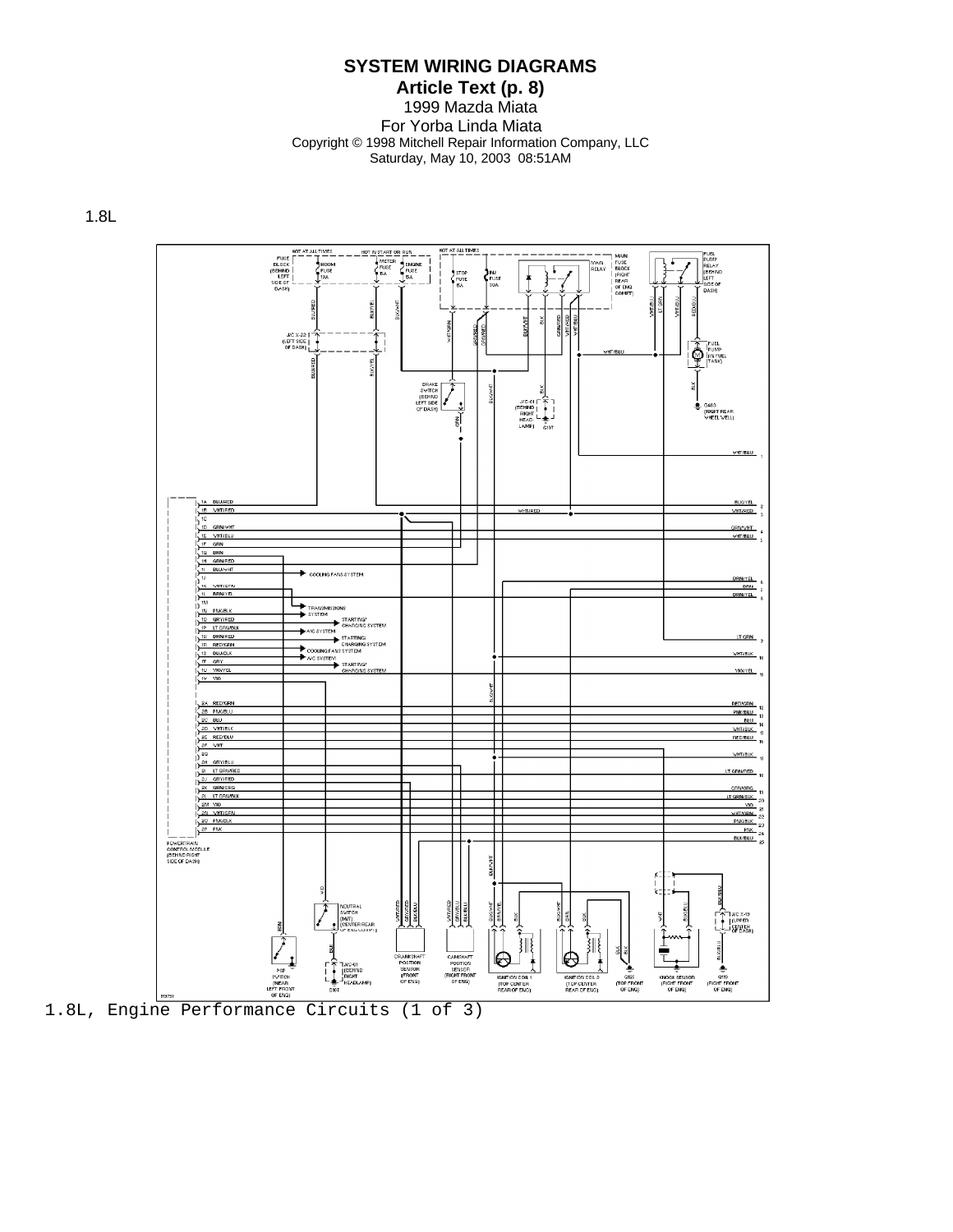**Article Text (p. 9)** 1999 Mazda Miata For Yorba Linda Miata Copyright © 1998 Mitchell Repair Information Company, LLC Saturday, May 10, 2003 08:51AM

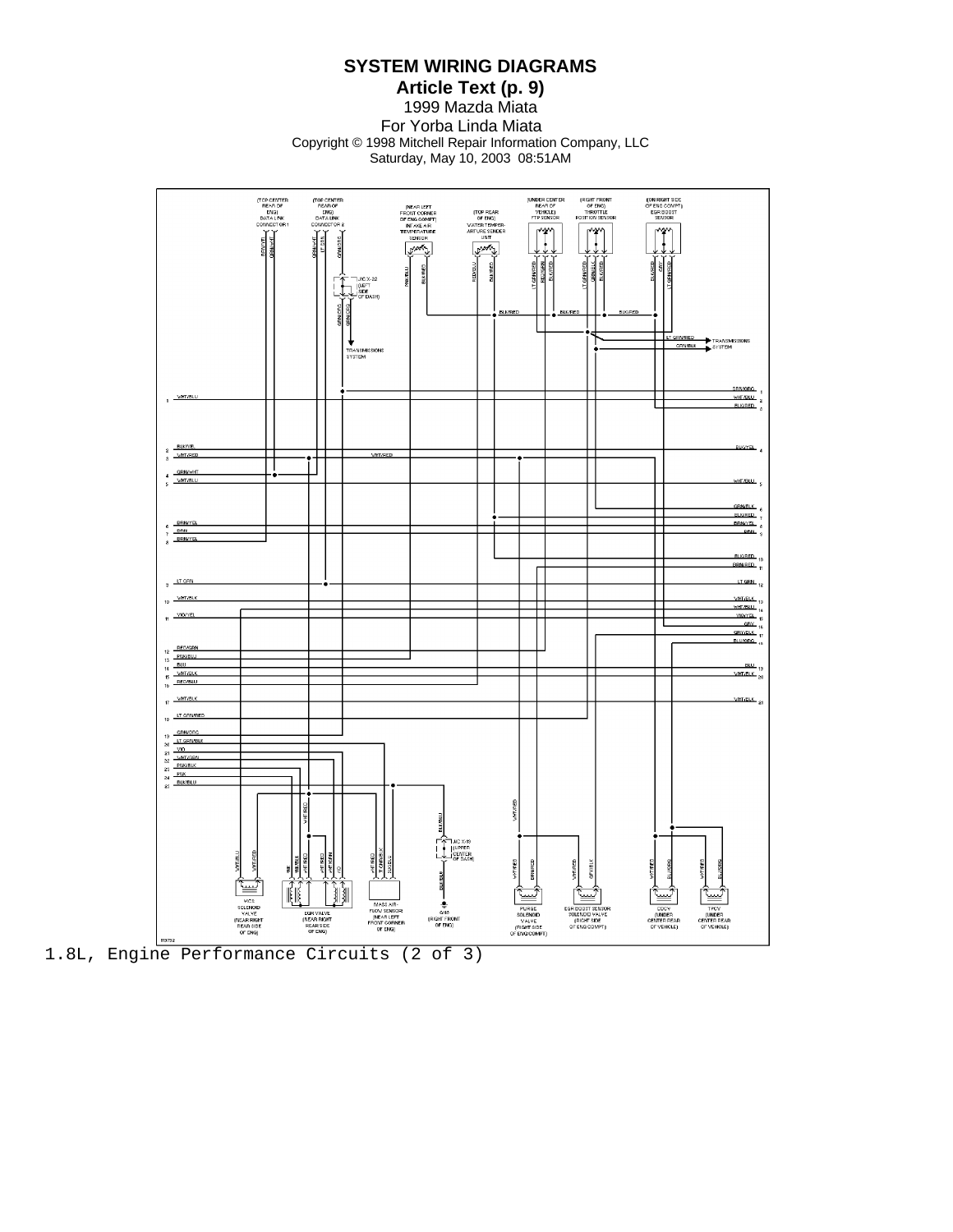**Article Text (p. 10)** 1999 Mazda Miata For Yorba Linda Miata Copyright © 1998 Mitchell Repair Information Company, LLC Saturday, May 10, 2003 08:51AM



 **EXTERIOR LIGHTS**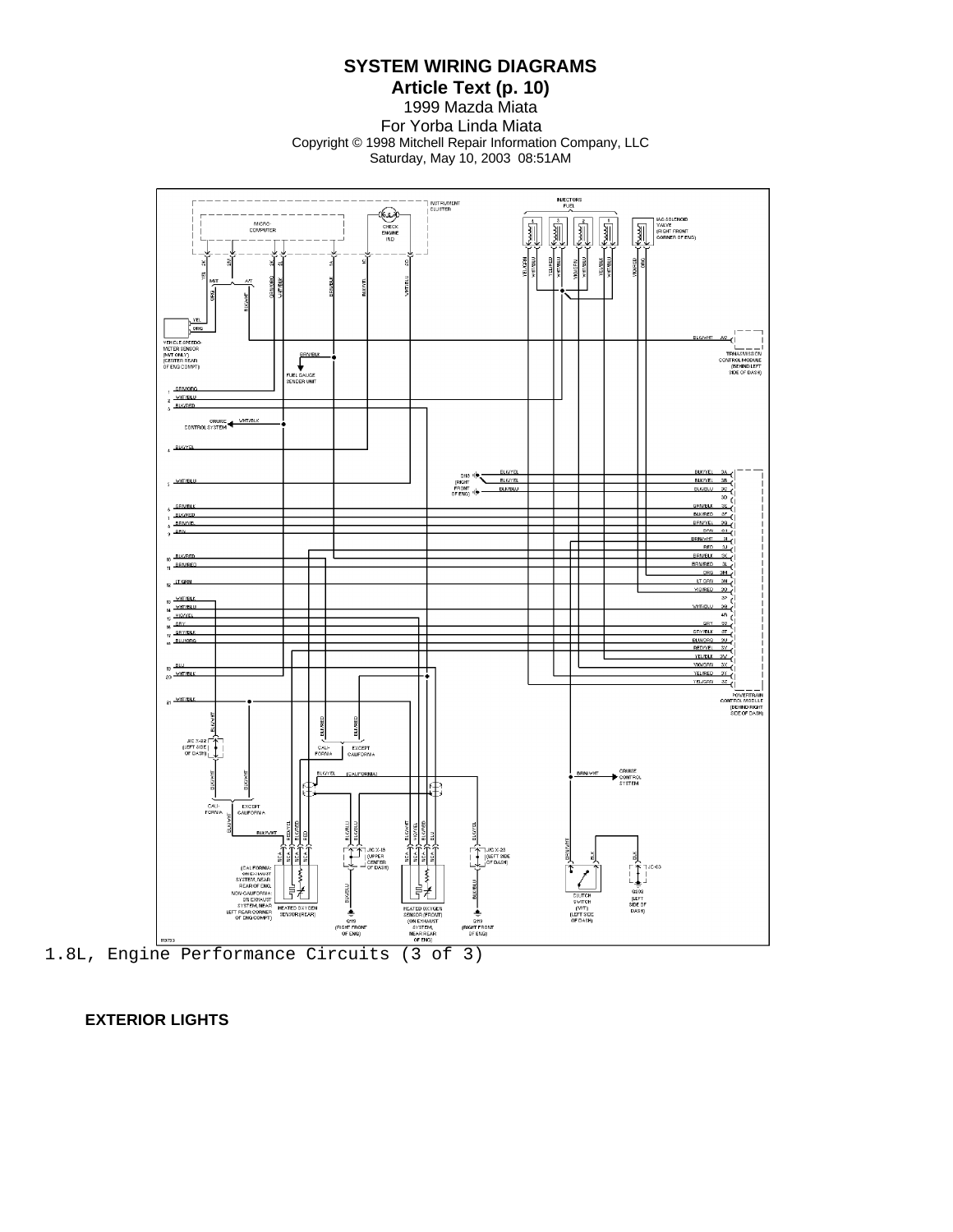**Article Text (p. 11)** 1999 Mazda Miata For Yorba Linda Miata Copyright © 1998 Mitchell Repair Information Company, LLC Saturday, May 10, 2003 08:51AM



Backup Lamps Circuit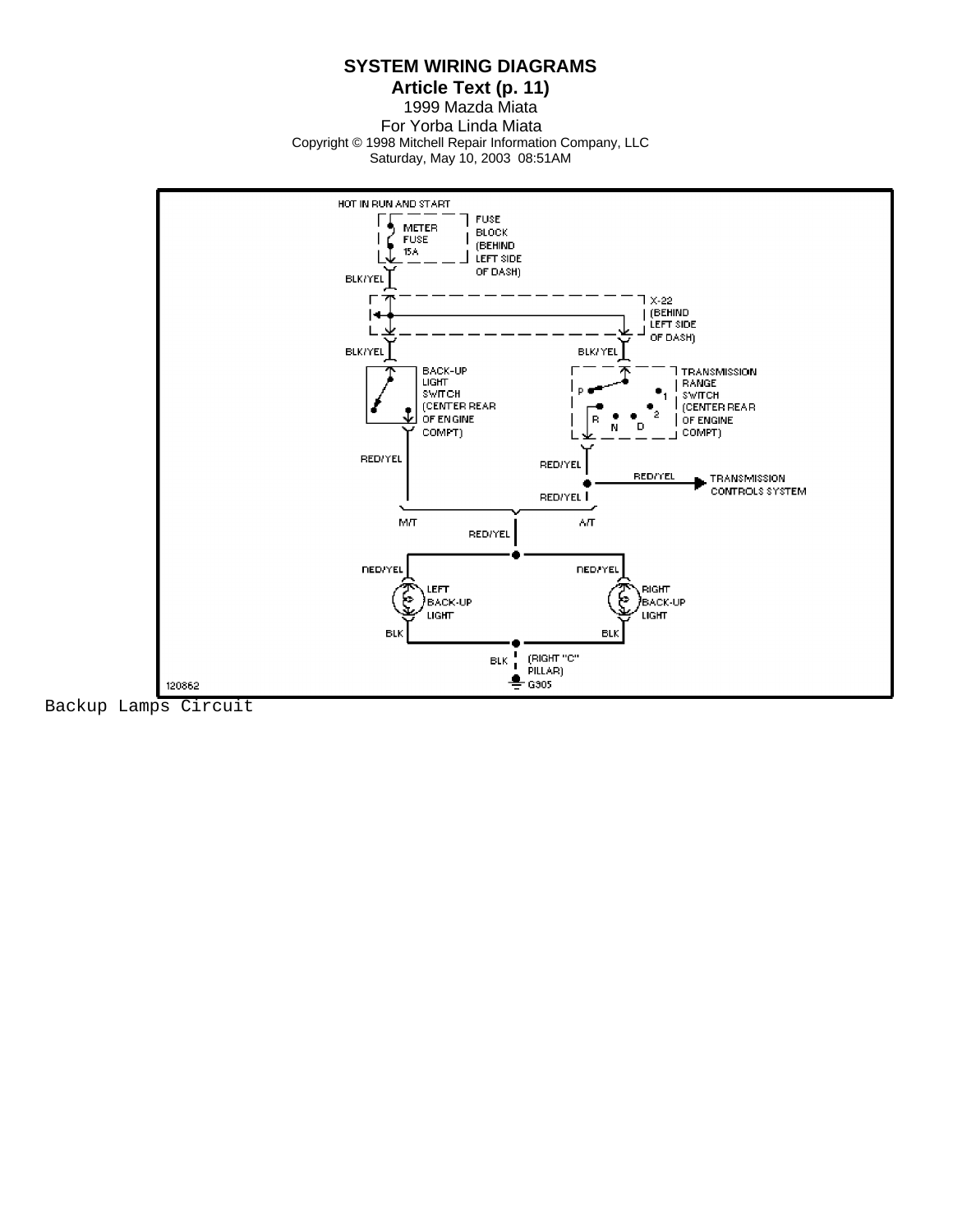**SYSTEM WIRING DIAGRAMS**

**Article Text (p. 12)** 1999 Mazda Miata For Yorba Linda Miata Copyright © 1998 Mitchell Repair Information Company, LLC Saturday, May 10, 2003 08:51AM



Exterior Lamps Circuit

 **GROUND DISTRIBUTION**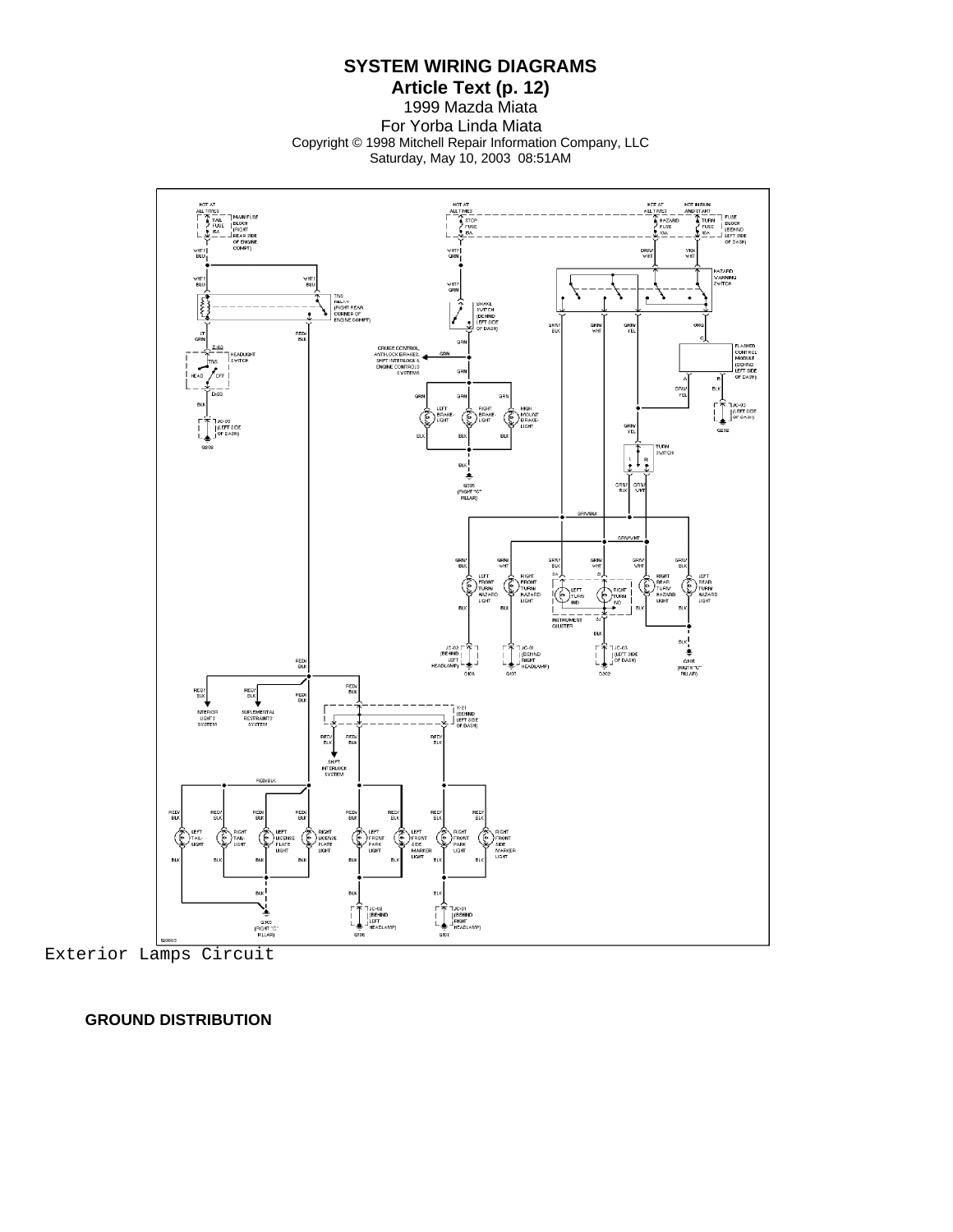**SYSTEM WIRING DIAGRAMS**

**Article Text (p. 13)** 1999 Mazda Miata For Yorba Linda Miata Copyright © 1998 Mitchell Repair Information Company, LLC Saturday, May 10, 2003 08:51AM



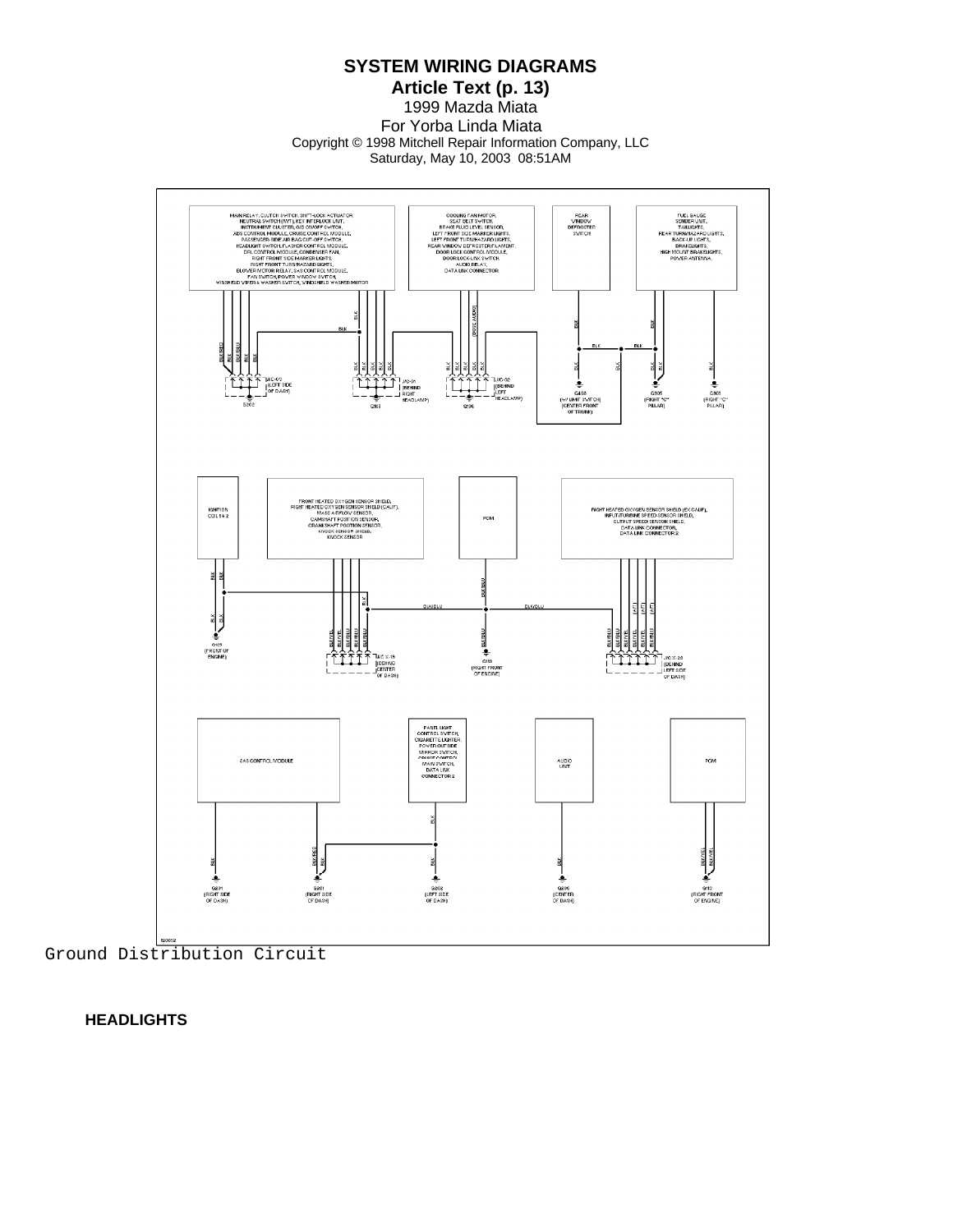**Article Text (p. 14)** 1999 Mazda Miata For Yorba Linda Miata Copyright © 1998 Mitchell Repair Information Company, LLC Saturday, May 10, 2003 08:51AM

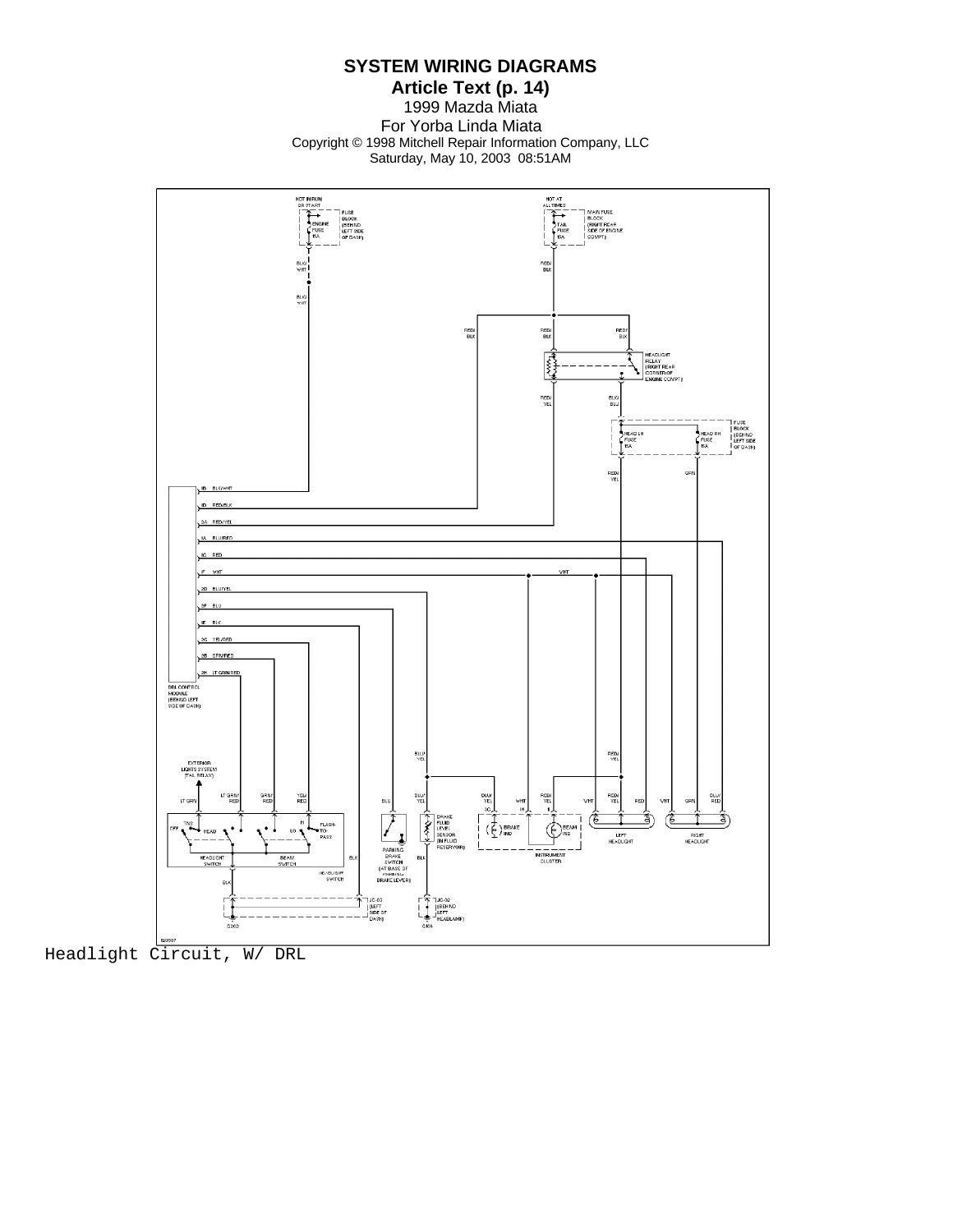**Article Text (p. 15)** 1999 Mazda Miata For Yorba Linda Miata Copyright © 1998 Mitchell Repair Information Company, LLC Saturday, May 10, 2003 08:51AM

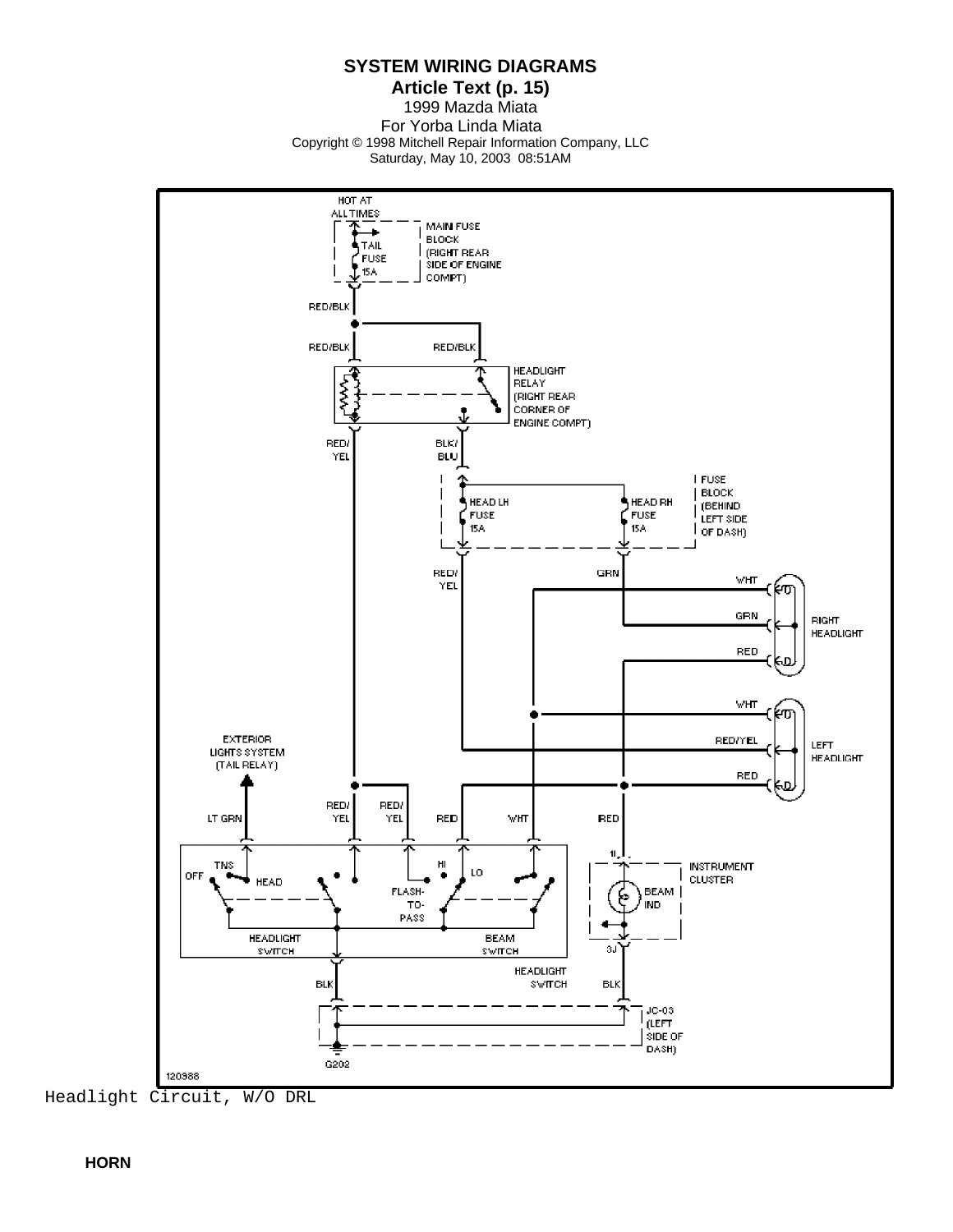#### **Article Text (p. 16)** 1999 Mazda Miata For Yorba Linda Miata Copyright © 1998 Mitchell Repair Information Company, LLC Saturday, May 10, 2003 08:51AM

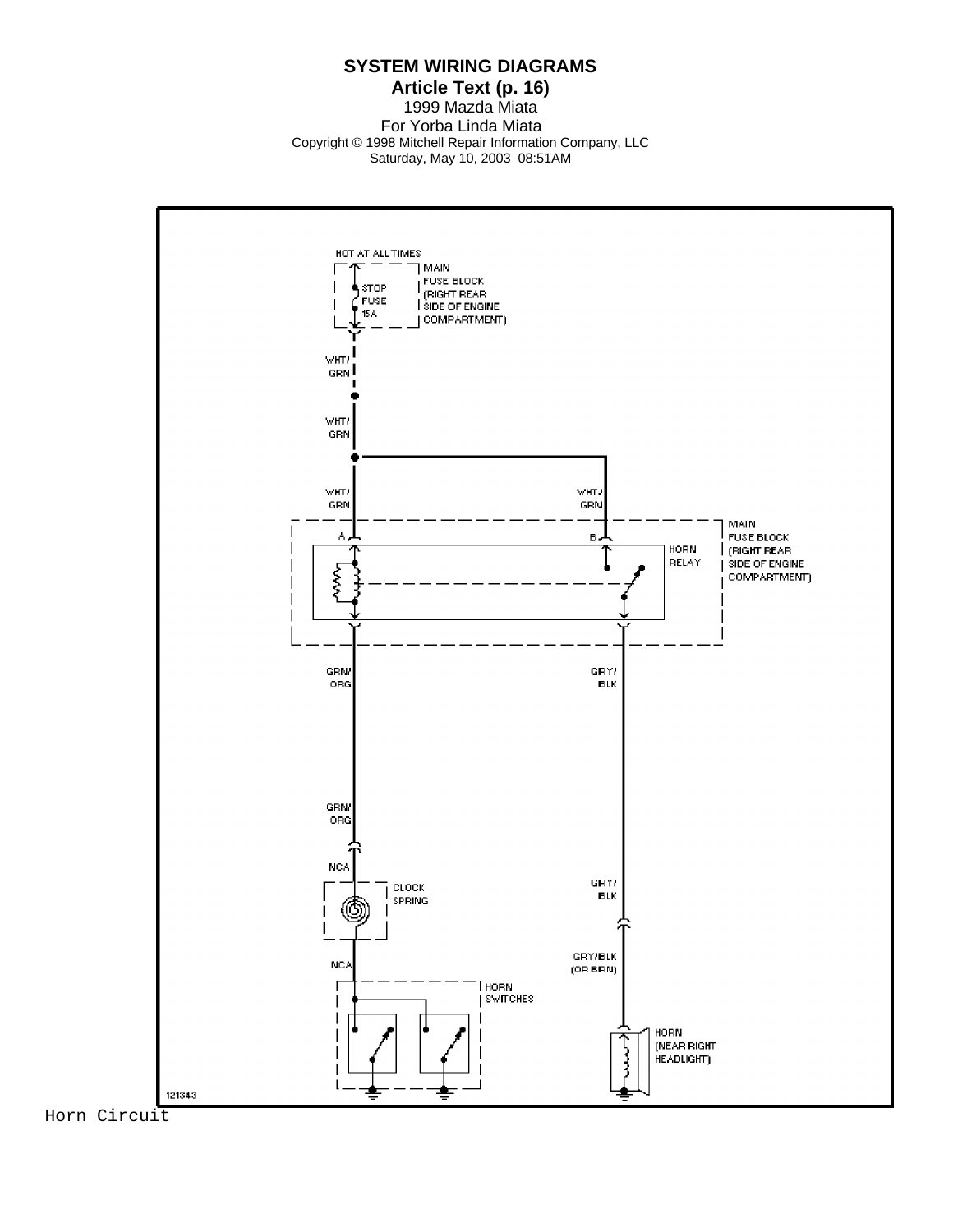#### **Article Text (p. 17)** 1999 Mazda Miata For Yorba Linda Miata Copyright © 1998 Mitchell Repair Information Company, LLC Saturday, May 10, 2003 08:51AM

## **INSTRUMENT CLUSTER**



Instrument Cluster Circuit

#### **INTERIOR LIGHTS**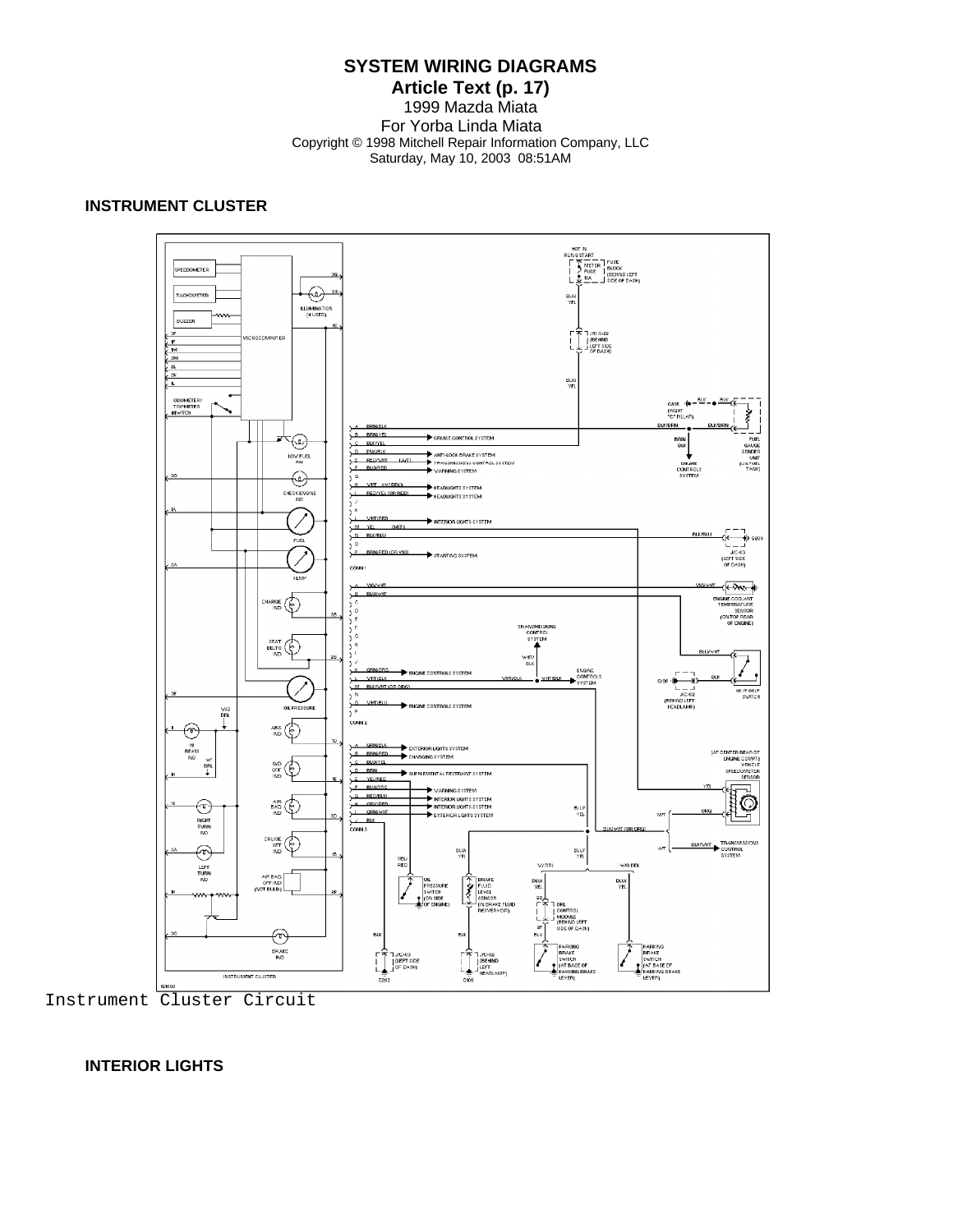**Article Text (p. 18)** 1999 Mazda Miata For Yorba Linda Miata Copyright © 1998 Mitchell Repair Information Company, LLC Saturday, May 10, 2003 08:51AM



Interior Light Circuit

 **POWER ANTENNA**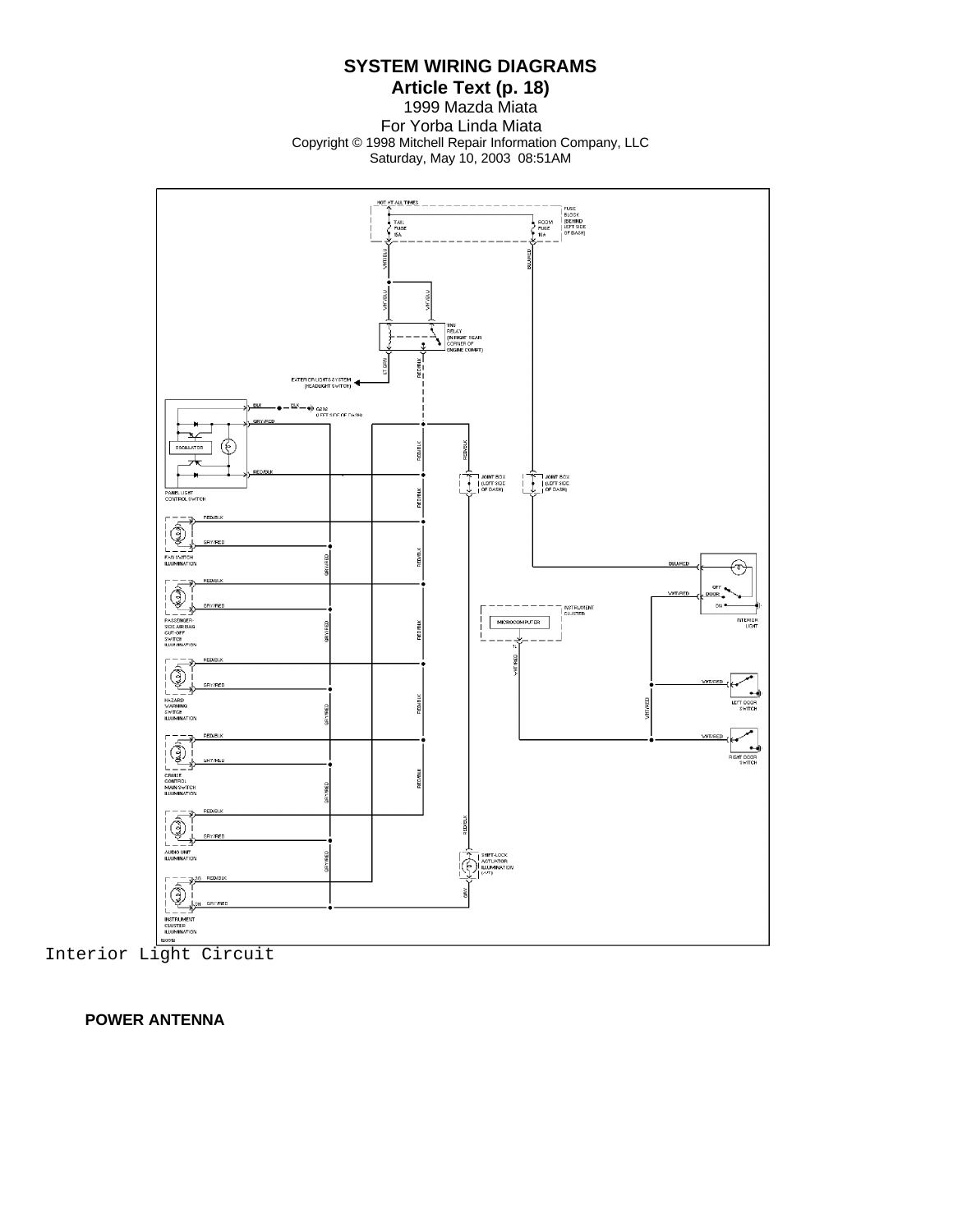**Article Text (p. 19)** 1999 Mazda Miata For Yorba Linda Miata Copyright © 1998 Mitchell Repair Information Company, LLC Saturday, May 10, 2003 08:51AM



Power Antenna Circuit

 **POWER DISTRIBUTION**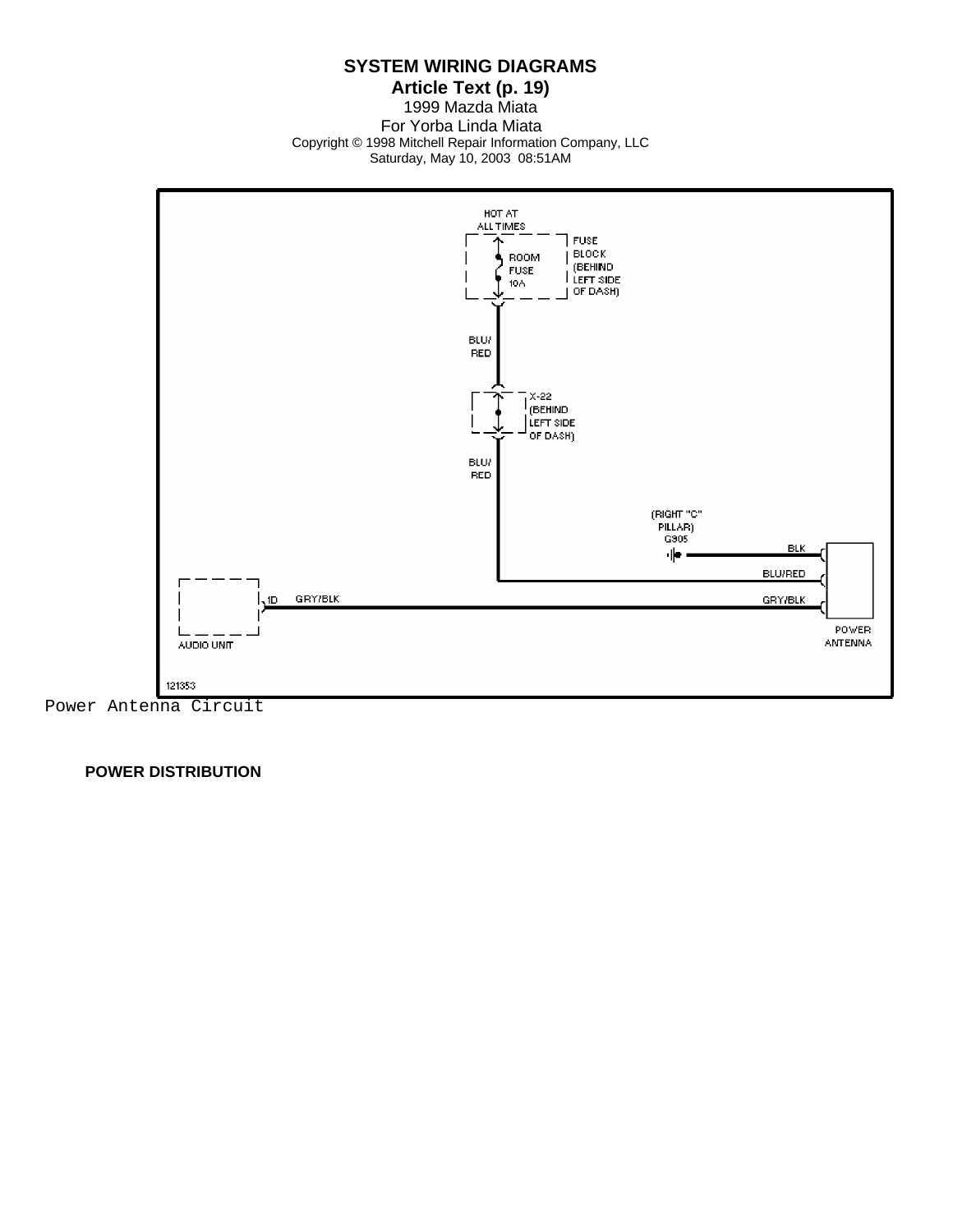**SYSTEM WIRING DIAGRAMS**

**Article Text (p. 20)** 1999 Mazda Miata For Yorba Linda Miata Copyright © 1998 Mitchell Repair Information Company, LLC Saturday, May 10, 2003 08:51AM



 **POWER DOOR LOCKS**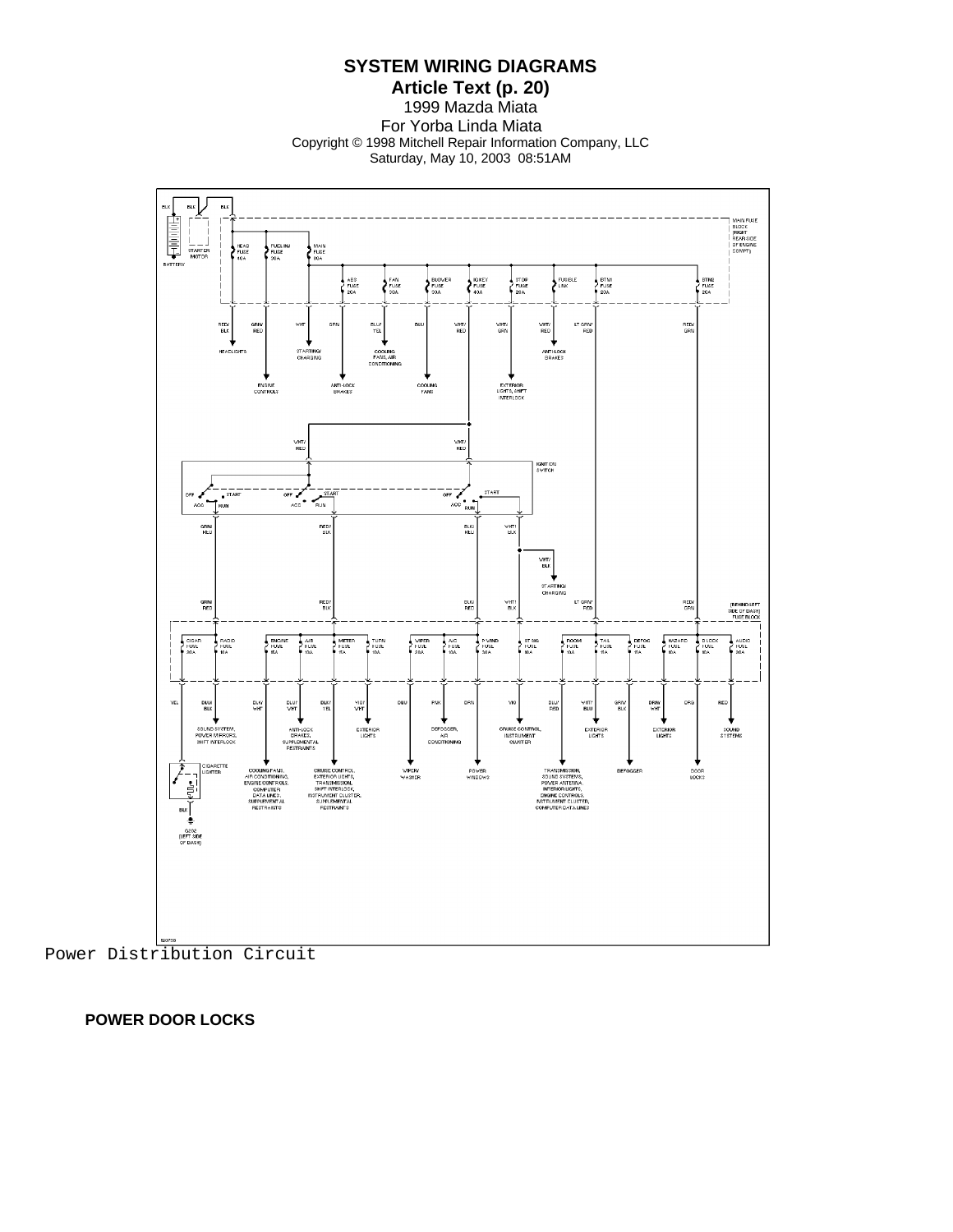**Article Text (p. 21)** 1999 Mazda Miata For Yorba Linda Miata Copyright © 1998 Mitchell Repair Information Company, LLC

Saturday, May 10, 2003 08:51AM



 **POWER MIRRORS**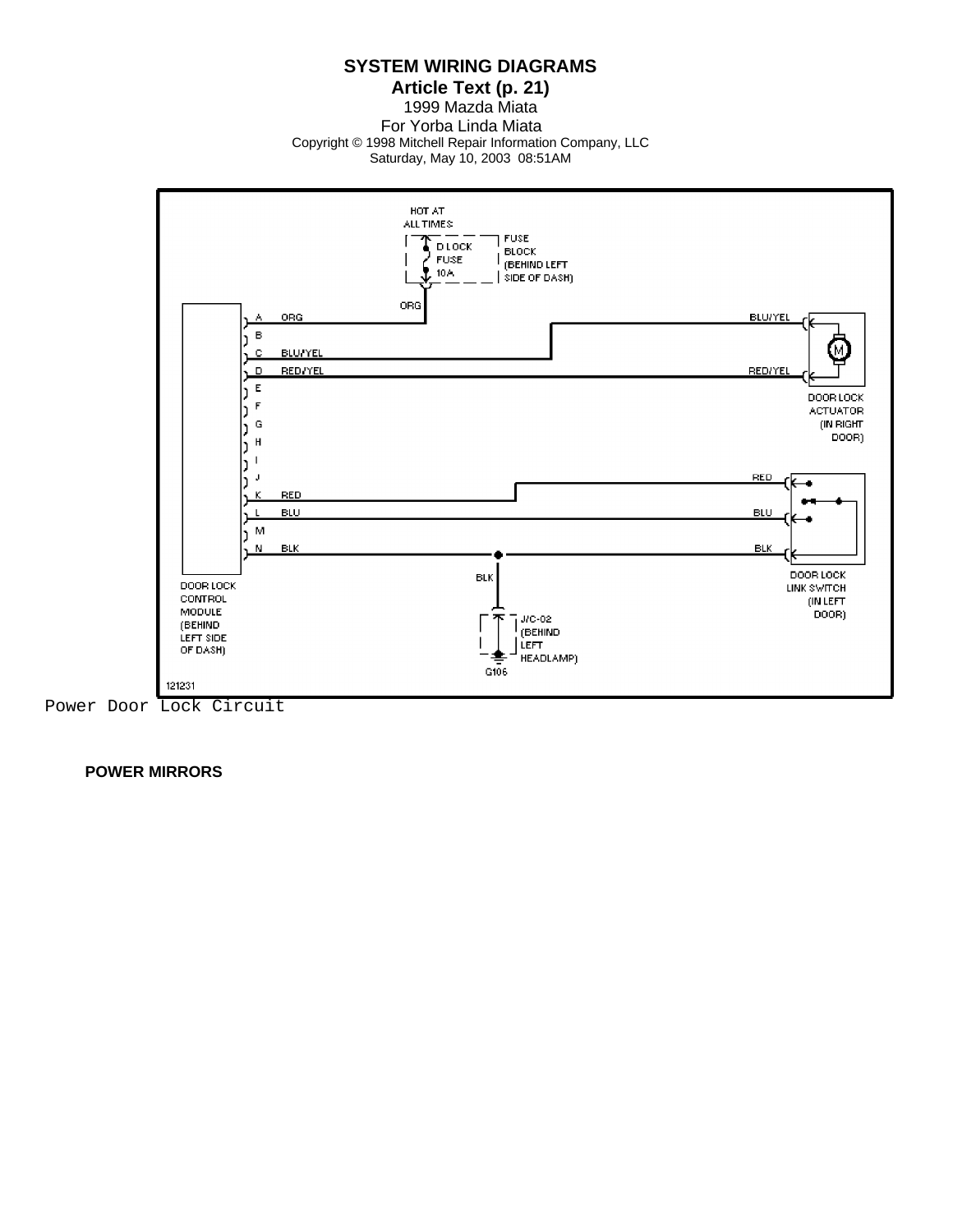**Article Text (p. 22)** 1999 Mazda Miata For Yorba Linda Miata Copyright © 1998 Mitchell Repair Information Company, LLC Saturday, May 10, 2003 08:51AM



Power Mirror Circuit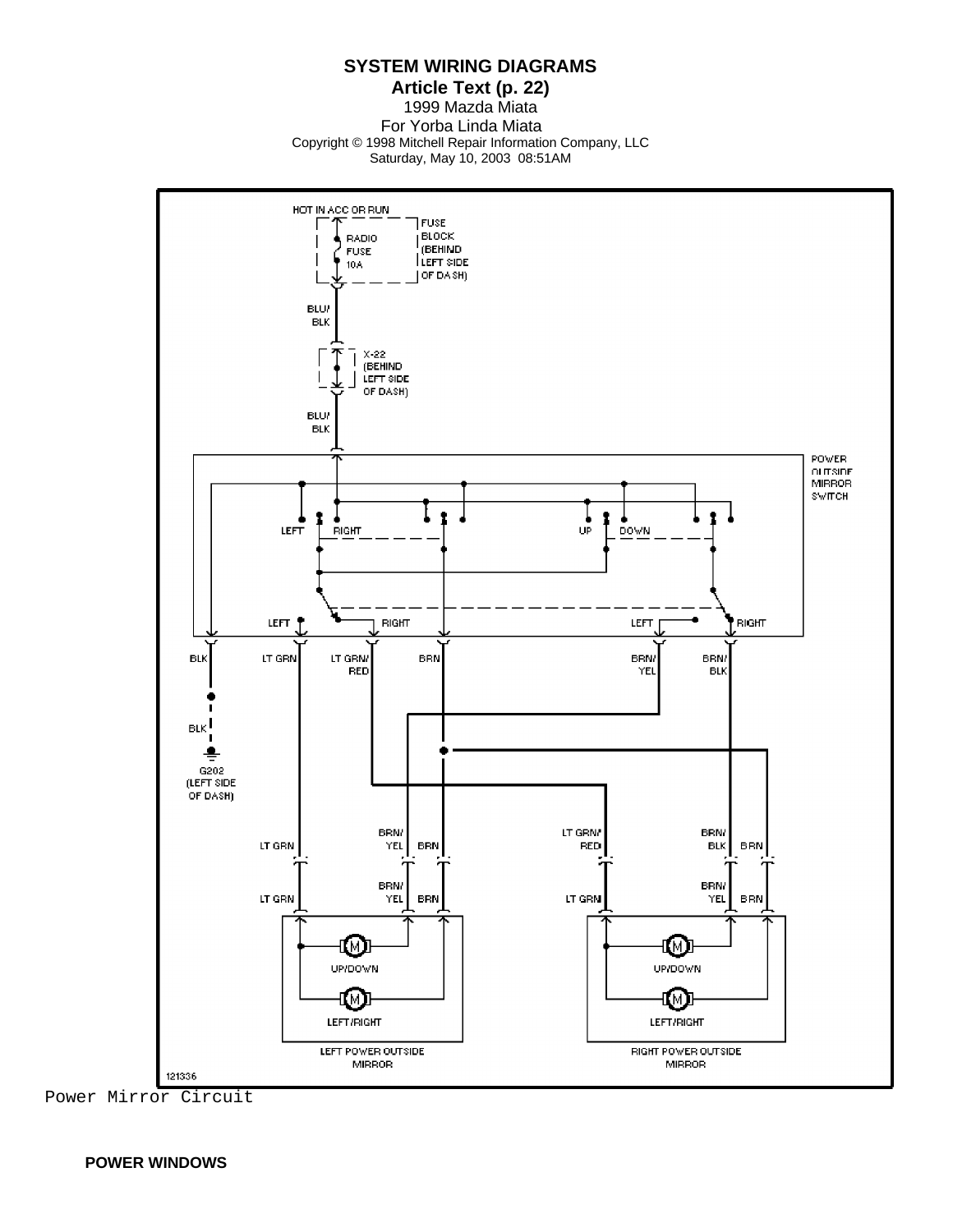**Article Text (p. 23)** 1999 Mazda Miata For Yorba Linda Miata Copyright © 1998 Mitchell Repair Information Company, LLC Saturday, May 10, 2003 08:51AM



 **RADIO**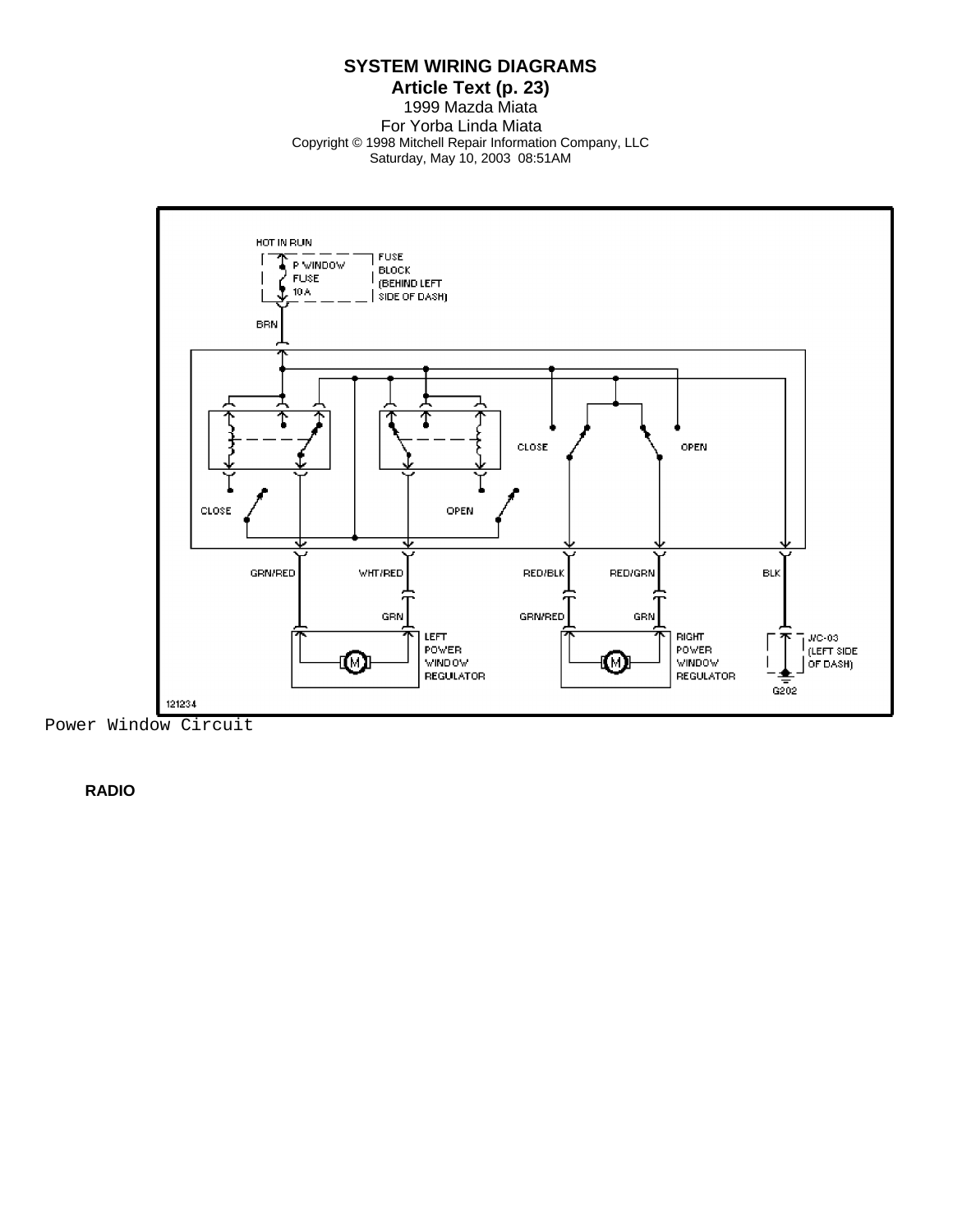**Article Text (p. 24)** 1999 Mazda Miata

For Yorba Linda Miata Copyright © 1998 Mitchell Repair Information Company, LLC Saturday, May 10, 2003 08:51AM



Radio Circuits, Bose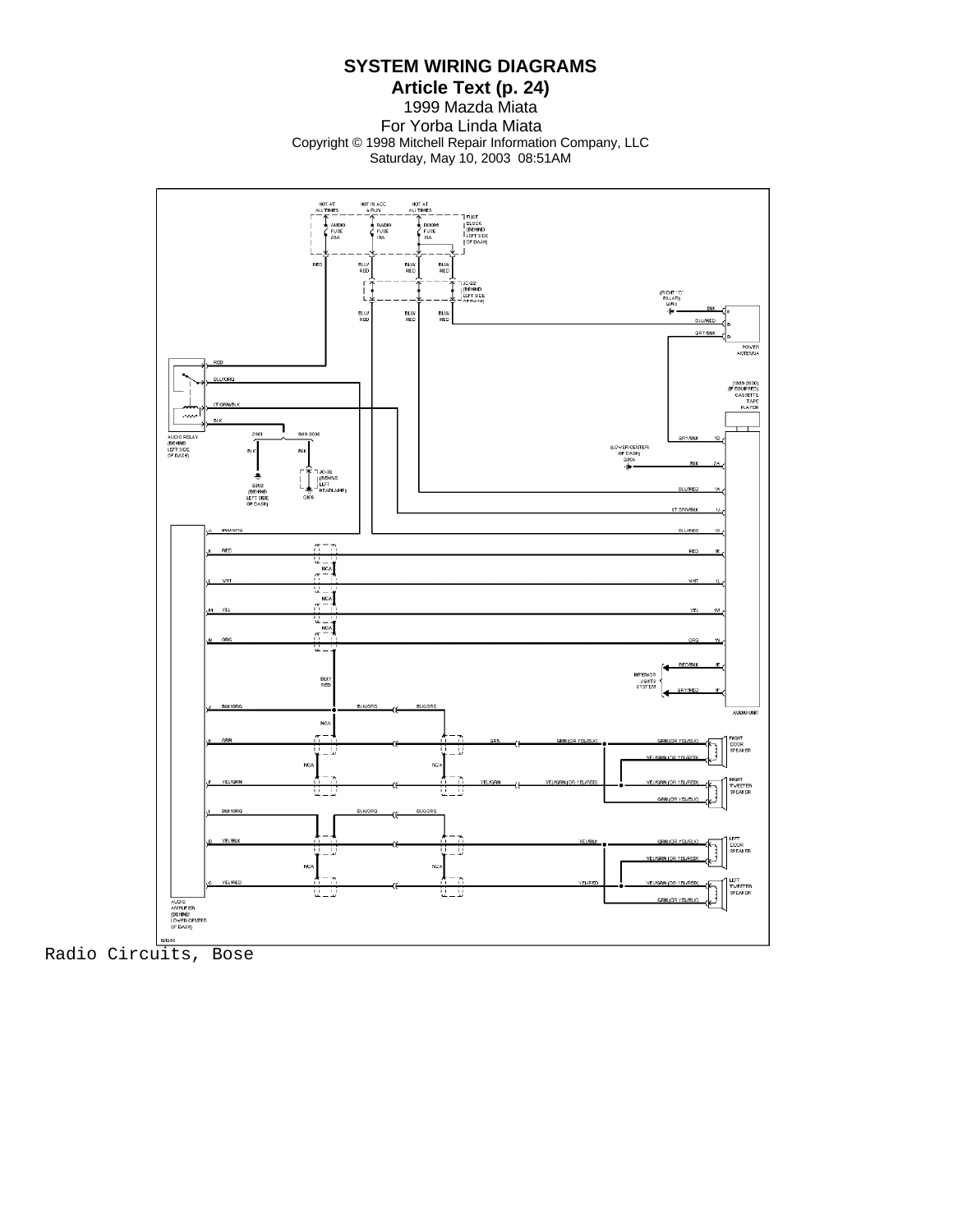**Article Text (p. 25)**

1999 Mazda Miata For Yorba Linda Miata Copyright © 1998 Mitchell Repair Information Company, LLC Saturday, May 10, 2003 08:51AM

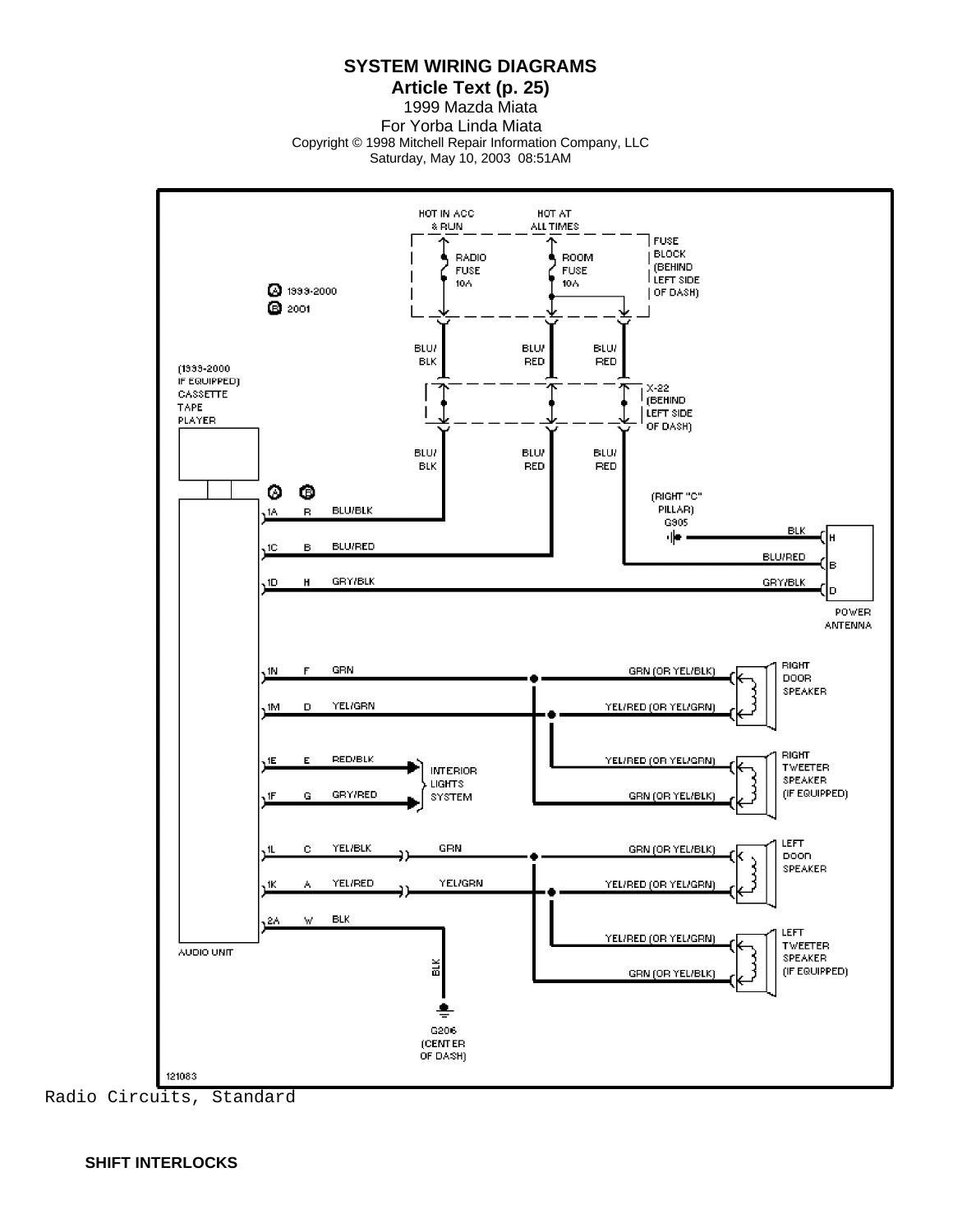**Article Text (p. 26)** 1999 Mazda Miata For Yorba Linda Miata

Copyright © 1998 Mitchell Repair Information Company, LLC

Saturday, May 10, 2003 08:51AM



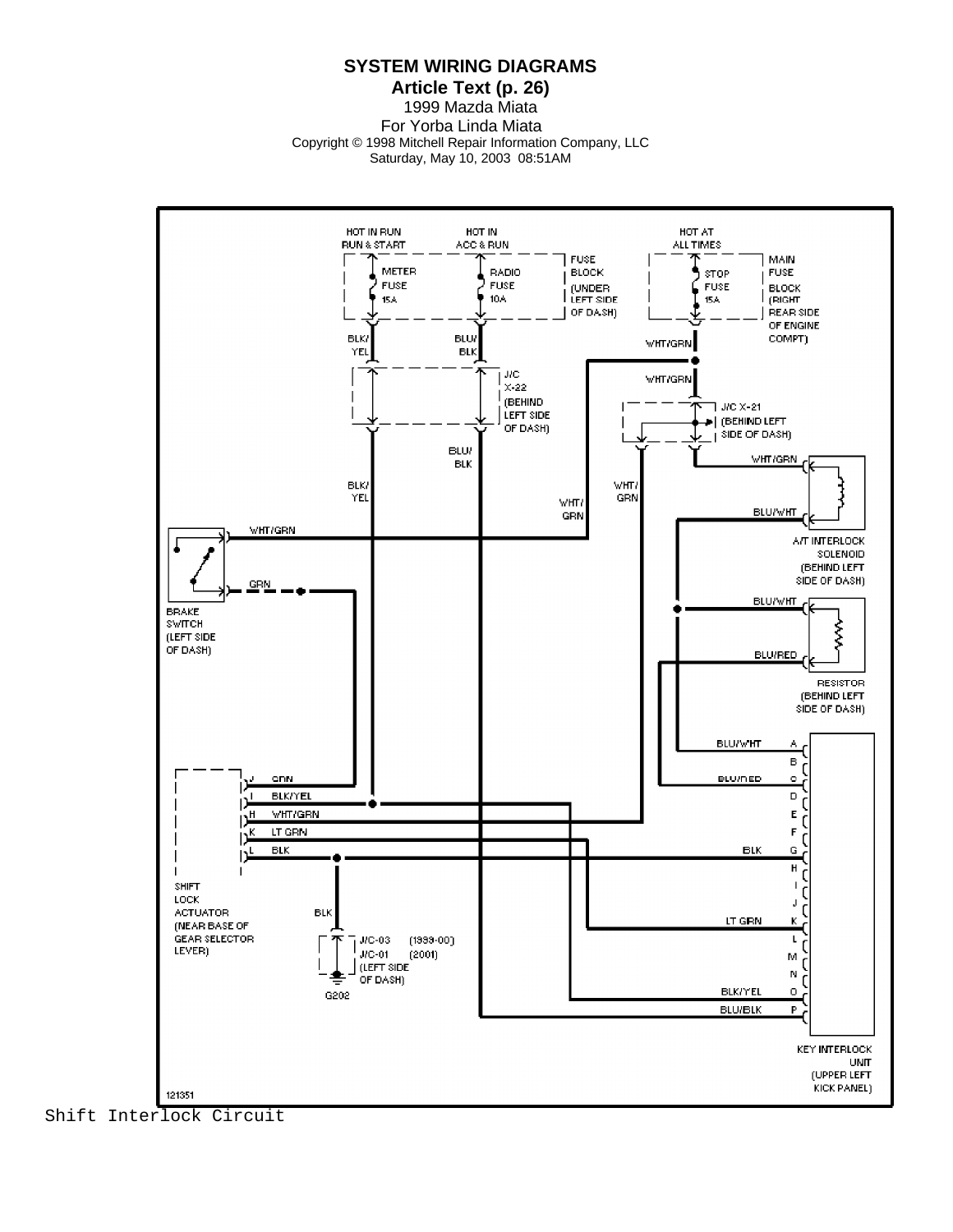#### **Article Text (p. 27)** 1999 Mazda Miata For Yorba Linda Miata Copyright © 1998 Mitchell Repair Information Company, LLC Saturday, May 10, 2003 08:51AM

## **STARTING/CHARGING**



Charging Circuit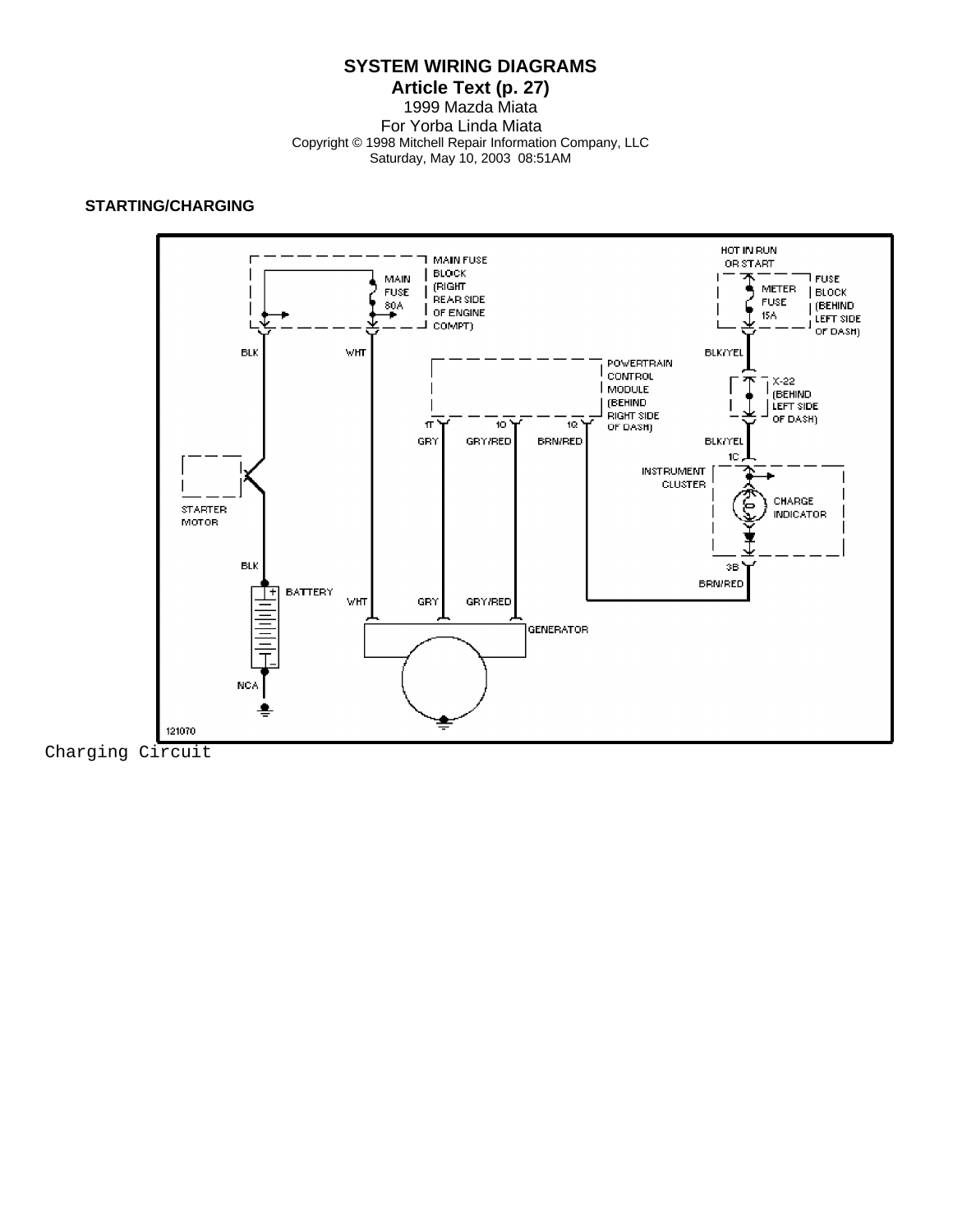**Article Text (p. 28)**

1999 Mazda Miata For Yorba Linda Miata Copyright © 1998 Mitchell Repair Information Company, LLC

Saturday, May 10, 2003 08:51AM



Starting Circuit

 **SUPPLEMENTAL RESTRAINTS**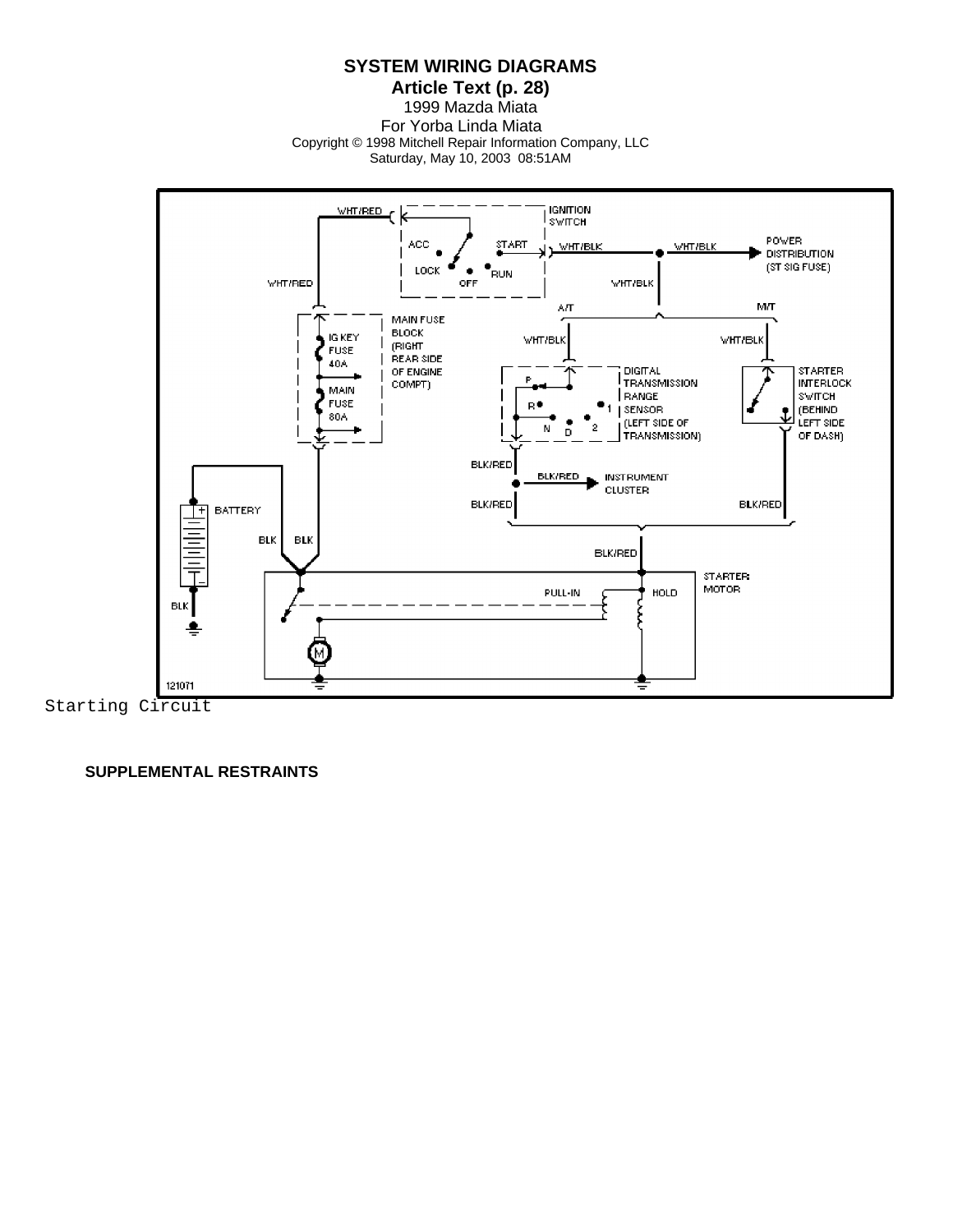**Article Text (p. 29)** 1999 Mazda Miata For Yorba Linda Miata Copyright © 1998 Mitchell Repair Information Company, LLC Saturday, May 10, 2003 08:51AM



Supplemental Restraint Circuit

 **TRANSMISSION**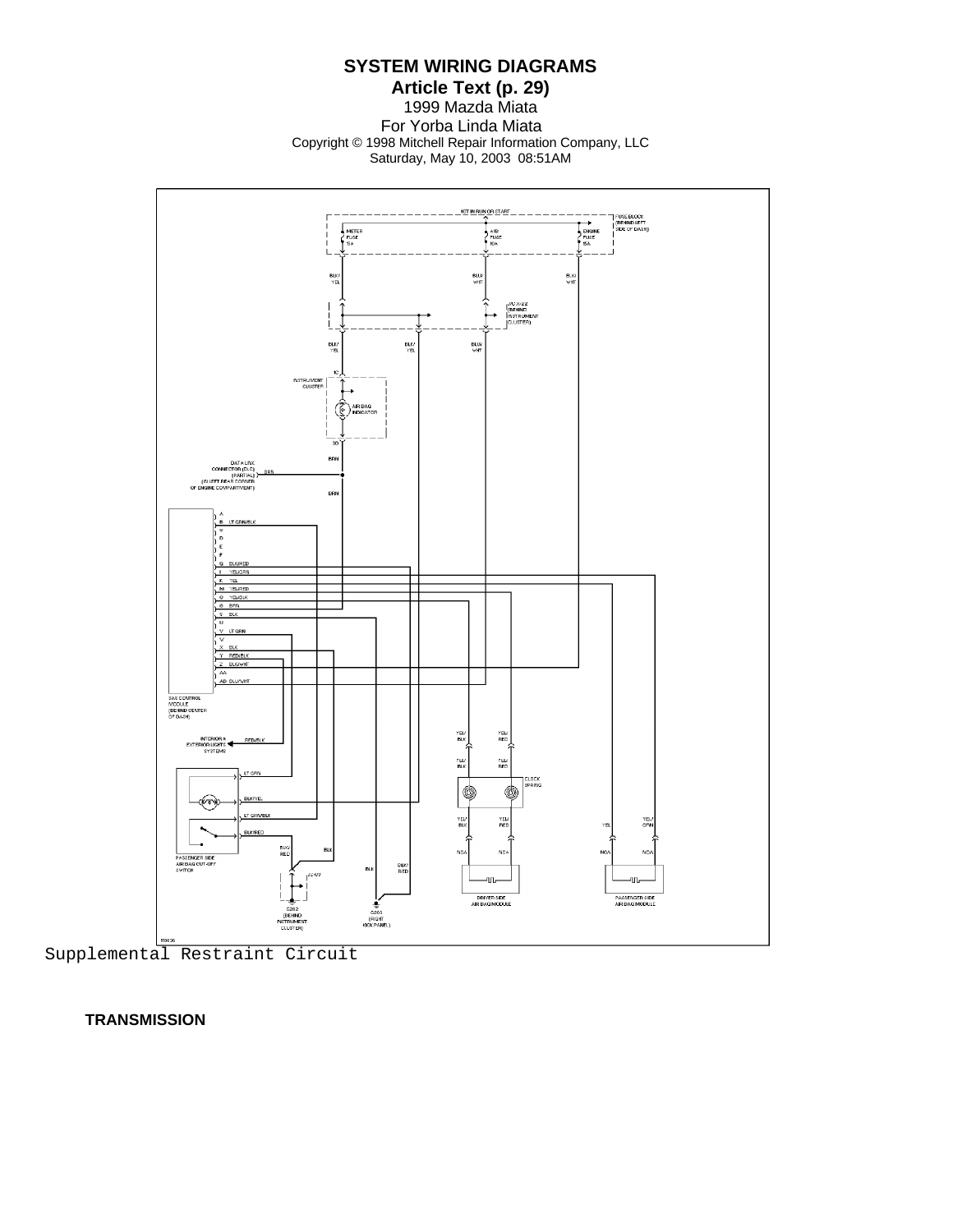**Article Text (p. 30)** 1999 Mazda Miata For Yorba Linda Miata Copyright © 1998 Mitchell Repair Information Company, LLC Saturday, May 10, 2003 08:51AM



A/T Circuit

 **WARNING SYSTEMS**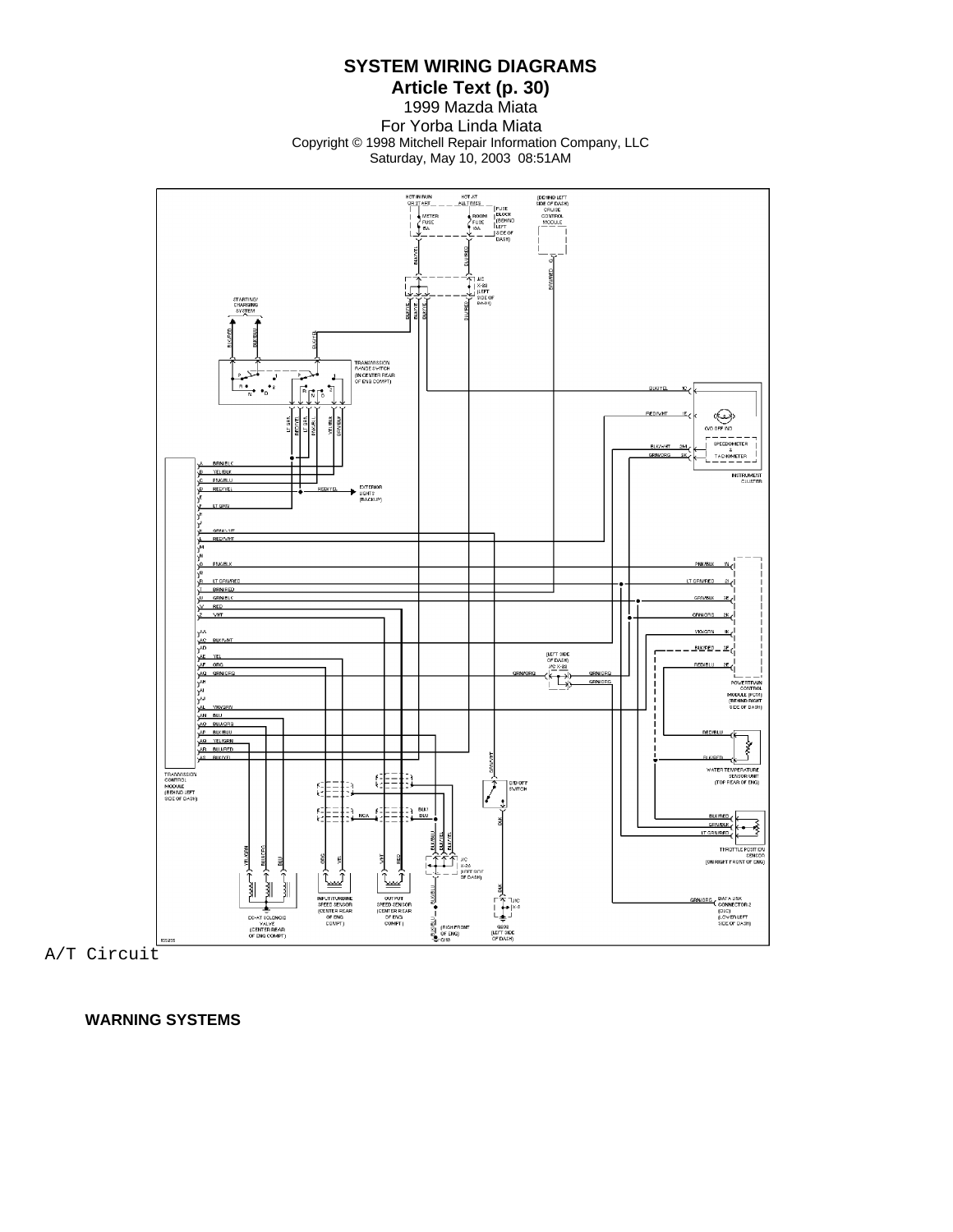**Article Text (p. 31)**

1999 Mazda Miata For Yorba Linda Miata Copyright © 1998 Mitchell Repair Information Company, LLC Saturday, May 10, 2003 08:51AM



Warning System Circuits